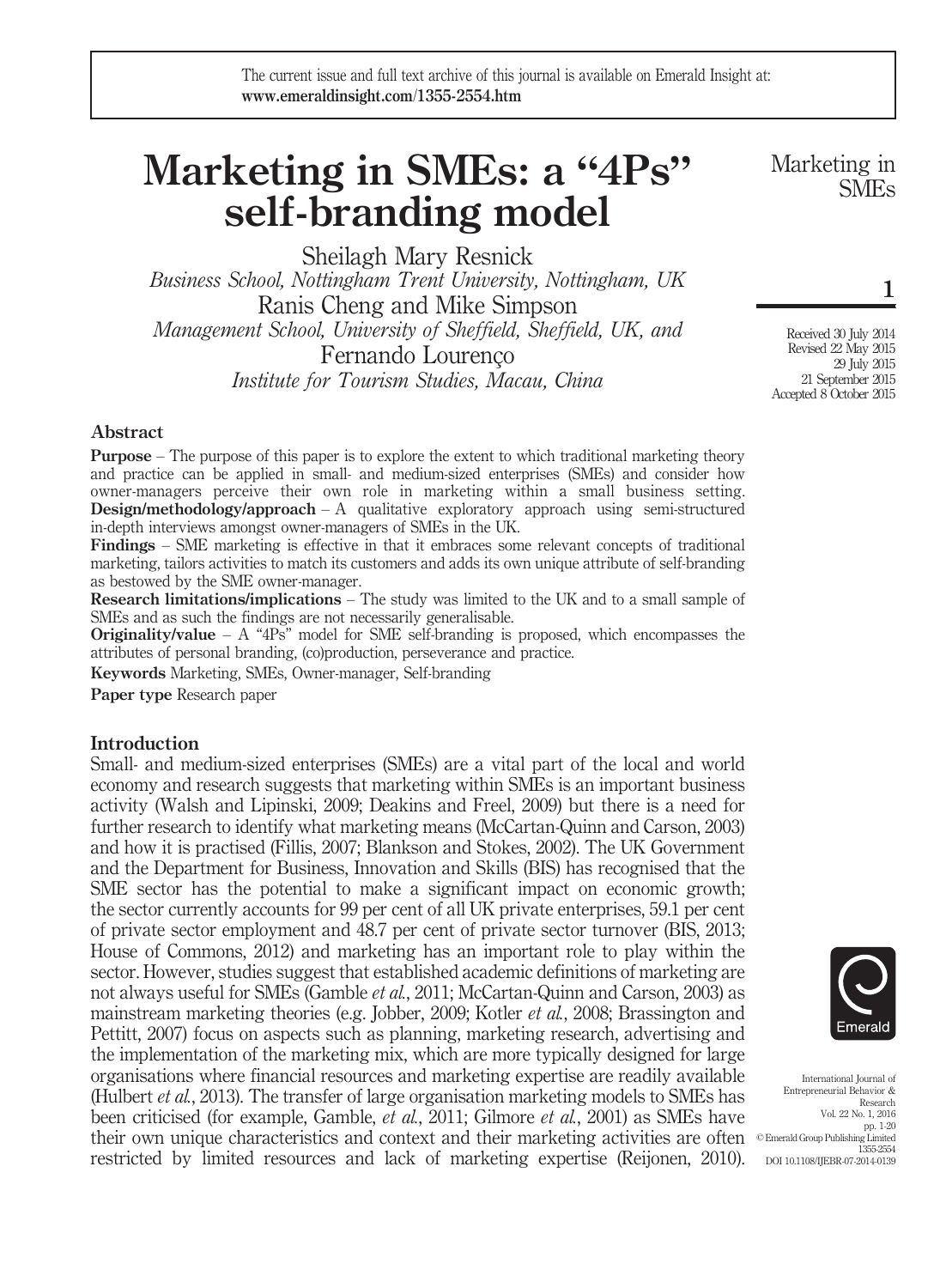The owner-managers themselves may be obstacles to marketing since a review of the wider literature reveals that owner-managers of SMEs often pose major difficulties to strategic implementation in which marketing can play an important part (Reijonen, 2008; Ramsey et al., 2003) as the level of engagement an owner-manager has with marketing often determines whether the business will implement any kind of marketing strategy (Dobbs and Hamilton, 2007). It is also acknowledged that the marketing activity of the firm is "influenced by the personality of the owner-manager" (Gamble et al., 2011, p. 238) and that the personality of the SME is connected to the owner-manager (Deacon, 2002 in Morrish et al., 2010).

### Aims and objectives

The literature suggests that within the SME sector, marketing practice and the ownermanager appear to be irrevocably linked and the aim of this study is to explore the extent to which traditional marketing theory and practice can be applied in SMEs and consider how owner-managers perceive their own role in marketing within a small business setting.

The objectives are to:

- identify the role and relevance of marketing theory within SMEs; and
- generate new insights into the role, which owners-managers can adopt in the marketing of small businesses.

#### Literature review

### Characteristics of SMEs

It is generally believed that SMEs do not behave in the same way as large organisations (Fillis, 2007; Culkin and Smith, 2000) particularly in relation to responding to the dynamic business environment (O'Dwyer et al., 2009; Hill, 2001a), experiencing resource constraints (Walsh and Lipinski, 2009), how the organisation is structured (Culkin and Smith, 2000) and management style adopted (Boohene et al., 2008). The fundamental difference, however, is that the presence of the owner-managers are apparent in the business as they are responsible for both the ownership and managerial functions (Omerzel and Antončič, 2008; Dobbs and Hamilton, 2007). Decision making is a SME owners-managers' responsibility (Walsh and Lipinski, 2009; Culkin and Smith, 2000) and their visions are often embedded into the organisational characteristics and business operations (Becherer et al., 2001). However, the small firms setting is relatively simple and less rigid (Hill, 2001a) and so the management culture of SMEs is more creative (Carson, 2003), innovative (Lin, 1998) and entrepreneurial (Day et al., 1998) than large organisations. The business environment of an SME is also more flexible (Deakins and Freel, 2009), adaptive and change orientated (Carson, 2003), focused on problem-solving and action orientated (Thorpe et al., 2006). The characteristics of SMEs are often derived from the owners-managers' management style (O'Dwyer et al., 2009; Carson, 2003) and their personality and traits (McCarthy, 2003; Culkin and Smith, 2000). Owner-managers are risk takers (Deakins and Freel, 2009; Delmar, 2006; Hill, 2001b) opportunistic, visionary (Thomas et al., 2013; Carson, 2003) and proactive (Day et al., 1998). They develop contacts and engage in networking as a means of promoting their business (Harris et al., 2012; Gilmore et al., 2006) particularly on a local basis using networking channels such as the Chamber of Commerce and other relevant business groups (Dimitriadis et al., 2005; Sweeney, 1996). This type of close relationship, which is

IJEBR 22,1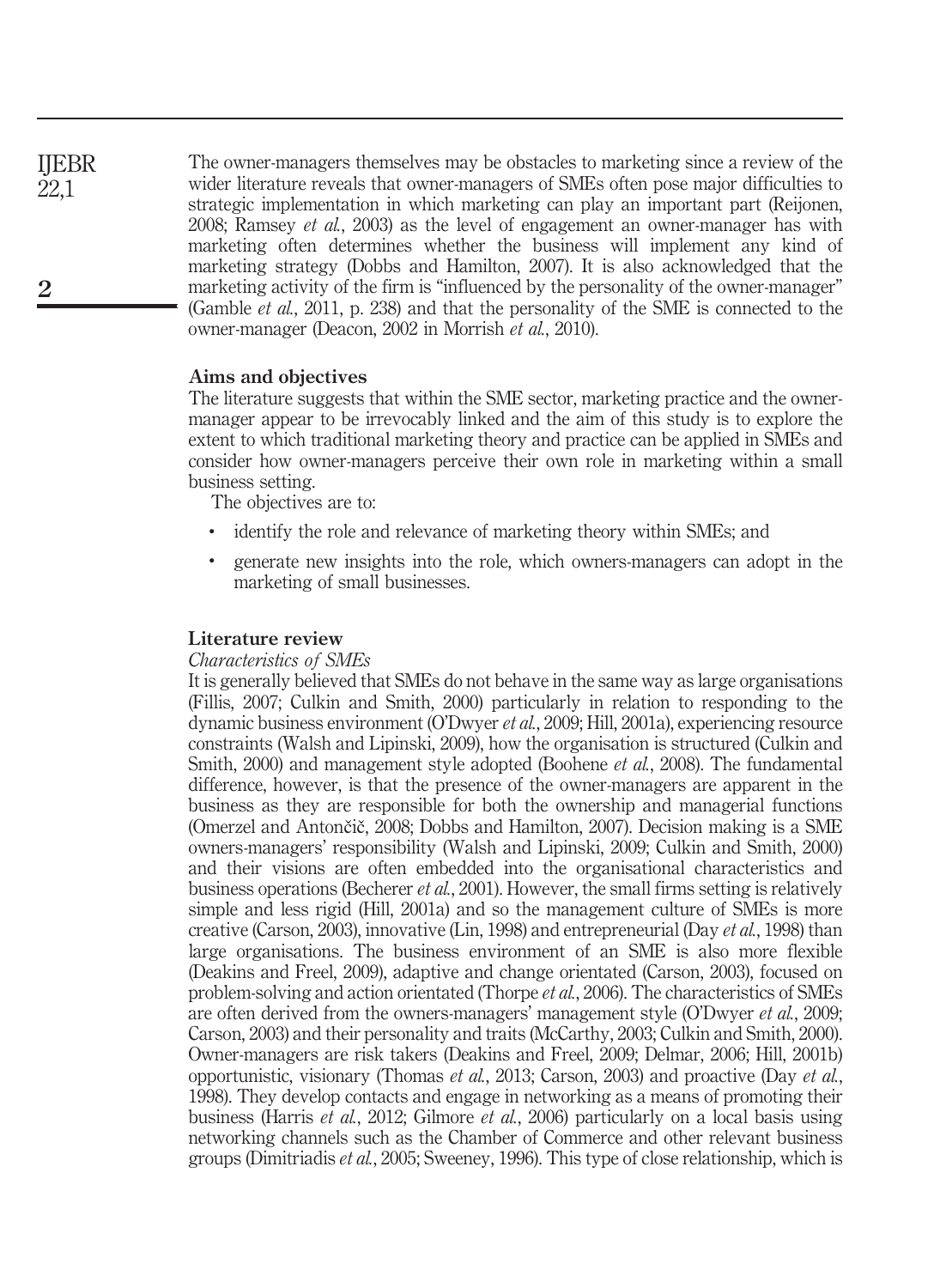often shaped and moulded by their relationships with their customers, is one that cannot be replicated by large organisations (Harrigan *et al.*, 2011; Stokes, 2000). SME owner-managers also focus upon the firms' well-being, tend to be highly motivated in setting individual goals and in achieving business growth (Andersson and Tell, 2009). Delmar (2006) suggests that SME owner-managers like to have an internal locus of control, which provides them with self-confidence and ensures that they have direct control of their own destiny. Although owner-managers also define business success in different ways in that they may choose earning enough to have a manageable business rather than create a large company, be wealthy and lose control (Simpson *et al.*, 2012; Reijonen, 2008), business growth remains an important requisite with sales and marketing identified as being the biggest problem they faced (Nwankwo and Gbadamosi, 2011). In addition, SME owner-managers have individual management styles and in the absence of a marketing plan they can find themselves using "self-marketing" of themselves as a means of promoting their businesses. Self-marketing can be defined as "varied activities undertaken by individuals to make themselves known in the marketplace" (Shepherd, 2005, p. 590) which is also closely linked to the concept of self-promotion or self- branding (Ward and Yates, 2013). The wider literature on branding suggests it is crucial to business growth yet SME branding research has not received the same attention as service or product branding (Horan, et al., 2011). Perhaps the lack of consensus on a definition of branding may have contributed to this research gap although it is argued that a key principle of branding is to be unique from competitors (Mitchell, et al., 2012) and research that has been undertaken on SME branding suggests that if a small firm is willing to invest in brand development, customer acquisition costs may fall and profits can rise (Calabro, 2005). Other research includes the "Funnel" model (Krake, 2005) devised for the role of management in SMEs and which included a number of internal management factors of which a key one was the importance of the owner/manager in determining the level of branding activity. Additional research has established that the owner-manager influences branding through their knowledge, business style and personal networks (Mitchell *et al.*, 2012), that a brand within a small firm is based upon the owner's beliefs and assumptions (Ojasalo *et al.*, 2008) and that the owner often personifies the brand (Horan et al., 2011).

The concept of people as brands can be summed up by Peters (2007), "we are CEOs of our own companies: Me Inc. To be in business today, our most important job is to be the head marketer for the brand called You". This concept of personal or self-branding is defined as creating an "identity that associates certain perceptions and feelings" and entails managing and influencing the perception of you by others, which has positive benefits (Rampersad, 2008, p. 34). There is a relationship between self-promotion and organisational success that can help the individual being viewed as "effective, well-connected, powerful, knowledgeable and up to date" (Ward and Yates, 2013, p. 101). Effective self-promotion also influences strategic visibility, which if applied consistently, will create an effective and powerful brand (Hernez-Broome et al., 2007) and these ideas underpin the notion that SME owner-managers should represent their organisations and become their own "brand" champions. This is of particular importance in start-ups when the "brand" will be personified by the owner-manager as front man of the business ( Juntunen, 2012). The SME owner-manager self-branding concept is aligned to the wider topic of entrepreneurship, the notion of the SME owner being an entrepreneur and the impact of the "entrepreneurial personality on SME branding" (Horan *et al.*, 2011, p. 114).

Marketing in SMEs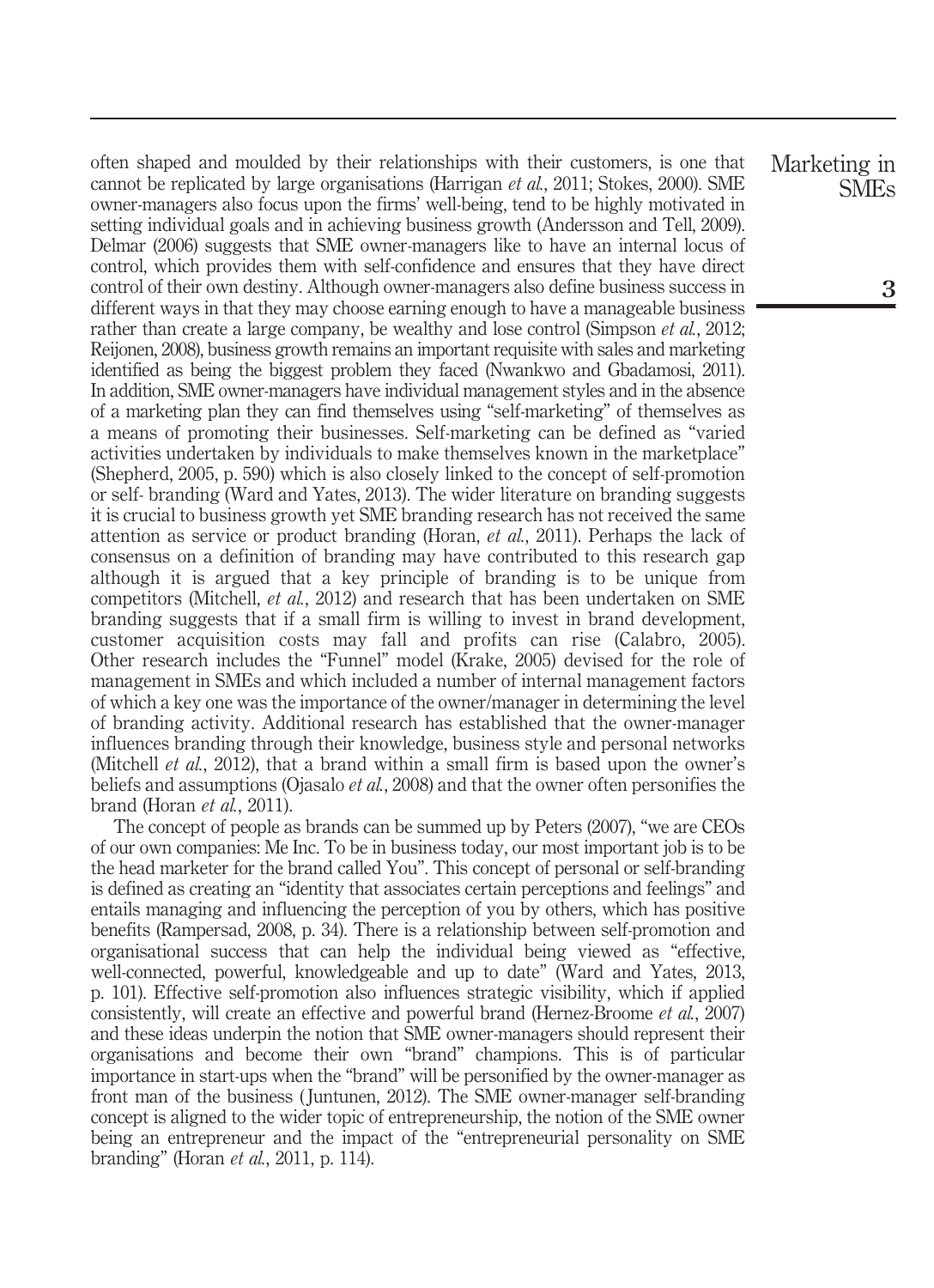There has been much debate around what is meant by entrepreneurship and what it takes to become an entrepreneur (Ramoglou, 2011) with suggestions that "entrepreneurs are different from other persons with respect to certain traits" (Baron, 1998, p. 26). More recent research has tried to dig beneath this broad description to analyse what happens when entrepreneurs act, the idea of the entrepreneur as an individual with their personality traits and the characteristics of how the entrepreneur achieves his/her aims and objectives (Stevenson and Jarillo, 1990). The literature around entrepreneurship is wide ranging; a broad definition is association with innovation, high profit margins and the ability of owner-managers to spot an opportunity focused on innovation and a dynamic process (Mortazavi and Bahrami, 2012). Another definition is that entrepreneurship is a mind-set described as a "spirit, an orientation" (Hills and Hultman, 2013, p. 438) but there is also a suggestion that there is no clear cut definition of the "entrepreneur" and it is dependent on the definition of the term (Unay and Zehir, 2012). The debate around this point extends further to the notion of entrepreneurial marketing, reflecting the idea of the marketing-entrepreneurship interface (Hultman and Hills, 2011; Miles *et al.*, 2011) and it may be useful at this juncture to examine what marketing is and how it can be applied to the SME context.

#### Marketing theory

Marketing textbook definitions of marketing such as: "a social and managerial process by which individuals and groups obtain what they need and want through creating and exchanging products and values with others" (Kotler *et al.*, 2008, p. 6) may not necessarily apply to SMEs due to their unique characteristics. Indeed, marketing literature has emphasised a need to develop and refine the attributes of current marketing models to profile the marketing practices in small firms (Moriarty et al., 2008). To date, marketing theories and concepts have been largely exemplified by large organisations and it could be argued that these conventional marketing definitions, theories and models, which are developed based on studies of large organisations may not apply to the context of small firms (Stokes and Wilson, 2010; Moriarty et al., 2008). Due to the unique characteristics and constraints of SMEs, including the inherent characteristics of SME owner-managers, the dynamic business environment and the lack of resources within SMEs (O'Dwyer *et al.*, 2009; Hill and Wright, 2001; Chaston, 1997) marketing within SMEs will almost certainly be context specific and market driven (Gamble et al., 2011) and marketing approaches adopted by large organisations cannot be easily applied (Reijonen, 2010). Marketing theories drawn from conventional textbooks (Kotler et al., 2008; Jobber, 2009) focus on marketing activities such as planning, marketing research, strategy and the implementation of the marketing mix such as the "4Ps" (price, place, product, promotion) the attributes of which are for the most part appropriate only for large organisations and which require both skills and financial resources. It is believed that marketing is practised by small firms, although the degree of activities varies according to the nature of the industry and degree of competition (Simpson *et al.*, 2006). In addition, although there are claims that marketing activities are important to the performance of SMEs, there is limited data to suggest these are linked (Nwankwo and Gbadamosi, 2011). Blankson et al. (2006) point out that small firms do not practise textbook marketing because of their distinct marketing style and Gilmore et al. (2001) claim that the marketing characteristics of SMEs are different from the conventional organisational settings of marketing textbooks. One type of marketing traditionally used by SMEs has been "Word of Mouth" marketing as this involved direct customer contact (Stokes and Nelson, 2013) but this type of contact is moving away from physical person to person communication

IJEBR 22,1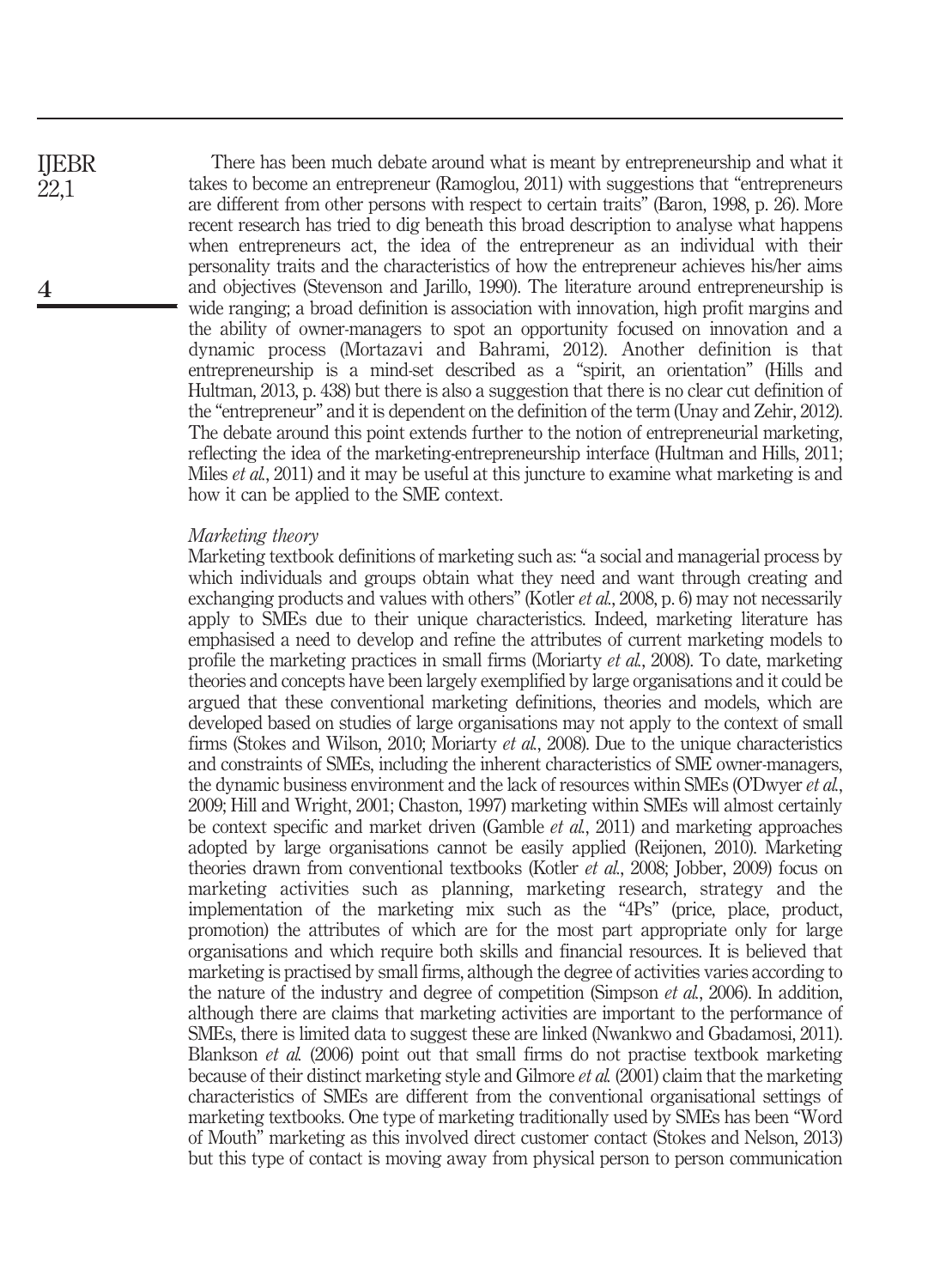and being replaced by "Word of Mouse" and social media. Early research on adoption of social media by SMEs in the USA suggests it can help develop engagement with customers on a personal basis and reach potential new customers (Stokes and Nelson, 2013). Although "Word of Mouse" has yet to be embedded in UK SME marketing practice, a critical factor for small businesses is their ability to market themselves efficiently and cost effectively and social media could provide one means to achieve this objective (Schaupp and Belanger, 2014).

The American Marketing Association (2007) definition of marketing (Hills et al., 2008), in particular that "marketing is a set of processes for managing customer relationships to benefit the organisation and its stakeholders" appears to allow for different ways of marketing within different organisational contexts and thus moves closer to one of the core activities of SMEs, that of networking and customer focus, but the debate around the relevance of marketing theory to the small business context extends when the concept of entrepreneurial marketing is added to the mix. Hills and Hultman (2006, in Hills and Hultman, 2013) categorised research in the marketing/ entrepreneurship interface into four areas; SME marketing, early stage marketing/ entrepreneurship, entrepreneurial marketing and an overall theoretical domicile for specific marketing techniques. Small business marketing is defined within this categorisation as the type of marketing found in small and/or new organisations where marketing actions are controlled by the owner-manager and marketing is seen as a part-time activity. Criticism of this approach is that it can be very basic but there is an argument to say that it is "customer-centric, interactive and effective" (Hills and Hultman, 2013, p. 438). In contrast, entrepreneurial marketing has been defined as "the proactive identification and exploitation of opportunities for acquiring and retaining profitable customers through innovative approaches to risk management, resource leveraging and value creation" (Morris *et al.*, 2002, p. 5 in Morrish *et al.*, 2010). Additional research by Hills *et al.* (2008, p. 107) add to this a "zeal for marketing" and it appears that language plays a part in that SMEs may use different language systems when defining marketing and entrepreneurship (Lam and Harker, 2015; Deacon and Harris, 2011). The Charleston Report (Hansen and Eggers, 2010, p. 44) defined four perspectives of the marketing/entrepreneurship interface; commonalities between both disciples; entrepreneurship issues viewed through a marketing lens; marketing issues framed in the field of entrepreneurship, and concepts that are distinct to the interface of both. This work laid a useful foundation for the growing number of studies that involved both disciplines (Lam and Harker, 2015), supporting the view that SMEs are both customer and entrepreneur centric (Morrish et al., 2010) but equally there is a view that marketing and entrepreneurship have progressed within their own disciplines with little "cross-disciplinary fertilization" Webb et al. (2011, p. 537) and that research on marketing and entrepreneurship remains fragmentary and lacks conceptual integration (Lam and Harker, 2015).

The literature throws up a number of different approaches to marketing in a small business context. While there is evidence to suggest that entrepreneurial marketing and small business marketing remain differently focused, utilising distinct business mind-sets and approaches, there is agreement that traditional marketing approaches and activities cannot be easily applied to the small firm setting and a recognition that the personality of the owner-manager is key to any marketing implementation and intrinsic to the branding of the SME. This study therefore explores the extent to which traditional marketing theory and practice can be applied in SMEs and considers how owner-managers perceive their own role in marketing within a small business setting.

Marketing in SMEs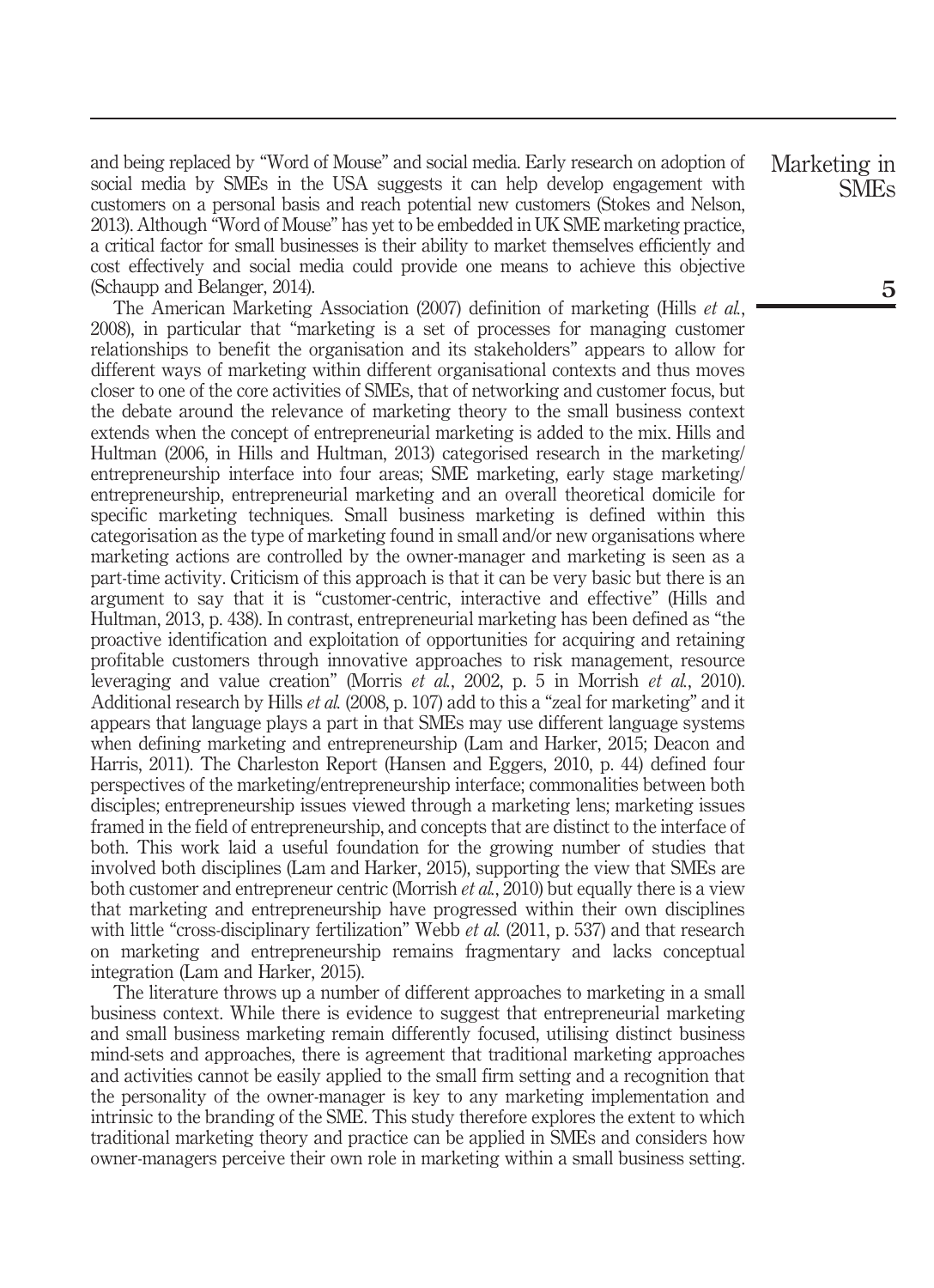#### Research methods IJEBR

The study used a qualitative, exploratory approach as this places emphasis on examining participant interpretations and takes account of the research context (Bryman, 2008; O'Donnell and Cummins, 1999). Qualitative research enables the researcher to gain a detailed understanding of the complex phenomena to be investigated in order to build theory (Webb and Lambe, 2007) and is often regarded as more effective when researching marketing phenomena within SMEs as it offers opportunities to listen to the participants and allow engagement in a dialogue (Hill, 2001b; Hill and Wright, 2001).

The research method adopted was semi-structured interviews with twenty ownermanagers of SMEs based in the East Midlands and North West regions of the UK. The East Midlands has 325,000 enterprises and this number grew by 6 per cent from 2011 to 2012 making it the eighth largest region for small business enterprise. Turnover of East Midlands SMEs in 2012 was £184 billion; 95 per cent of these SMEs were micro businesses typically employing less than nine employees. The North West has 432,000 enterprises and although this number declined in the last year, it remains the seventh largest UK region for SMEs with a turnover in 2012 of £248 billion and with again 95 per cent of its SMEs classed as micro businesses (BIS, 2013). Participants were selected for interviews using purposive sampling in that they fitted the criteria of being the owner-manager of an independent SME (O'Dwyer et al., 2009) and that they could provide insights into the phenomenon being researched. The final sample resulted in twenty interviews comprised of a diverse informant group across a range of different small businesses. Table I provides brief details of the participants.

All interviews were undertaken in person by two members of the research team and at the business premises, which allowed for a brief observation of the company. The in-depth semi-structured interviews lasted from 45 to 90 minutes and commenced with questions around the demographics of the owner-manager (Table I), business performance indicators and the nature of the business. Further topic discussions followed around how marketing is defined, what marketing activities are undertaken, how is marketing organised, the barriers to marketing and the role marketing plays in the success of the business. These themes were drawn from current literature on marketing in SMEs (Reijonen, 2010; O'Dwyer et al., 2009) and were deemed to be core to an exploration of the role of marketing within the SME context. All questions were posed in a way which allowed for spontaneous discussion and additional commentary and much of the participant narrative was questioned in further detail to unearth deeper meaning and definition. The interviews were recorded and transcribed with transcripts amounting to 260 pages of text. An inductive approach to analysis and theory construction was adopted in that the text was analysed in an iterative way to identify patterns and themes and followed the recommendations of Miles and Huberman (1994) and Bryman (2008) for thematic analysis. Research team members read the transcripts several times and segmented the text into sections relating to the questions. In-depth examination of the sections then followed to generate line by line coding and then categories. As the number of categories built up, cross-referencing was used to merge similar categories for all sets of participants and was then revised with the ultimate aim to reduce the number of categories. Emerging themes and interpretations were discussed to ensure researcher triangulation. This process was iterative.

The study was limited to the UK and to a small illustrative sample of SMEs and as such the findings are not necessarily generalisable. The sample of SMEs could be classed as small businesses in that the number of employees was generally less than 50

22,1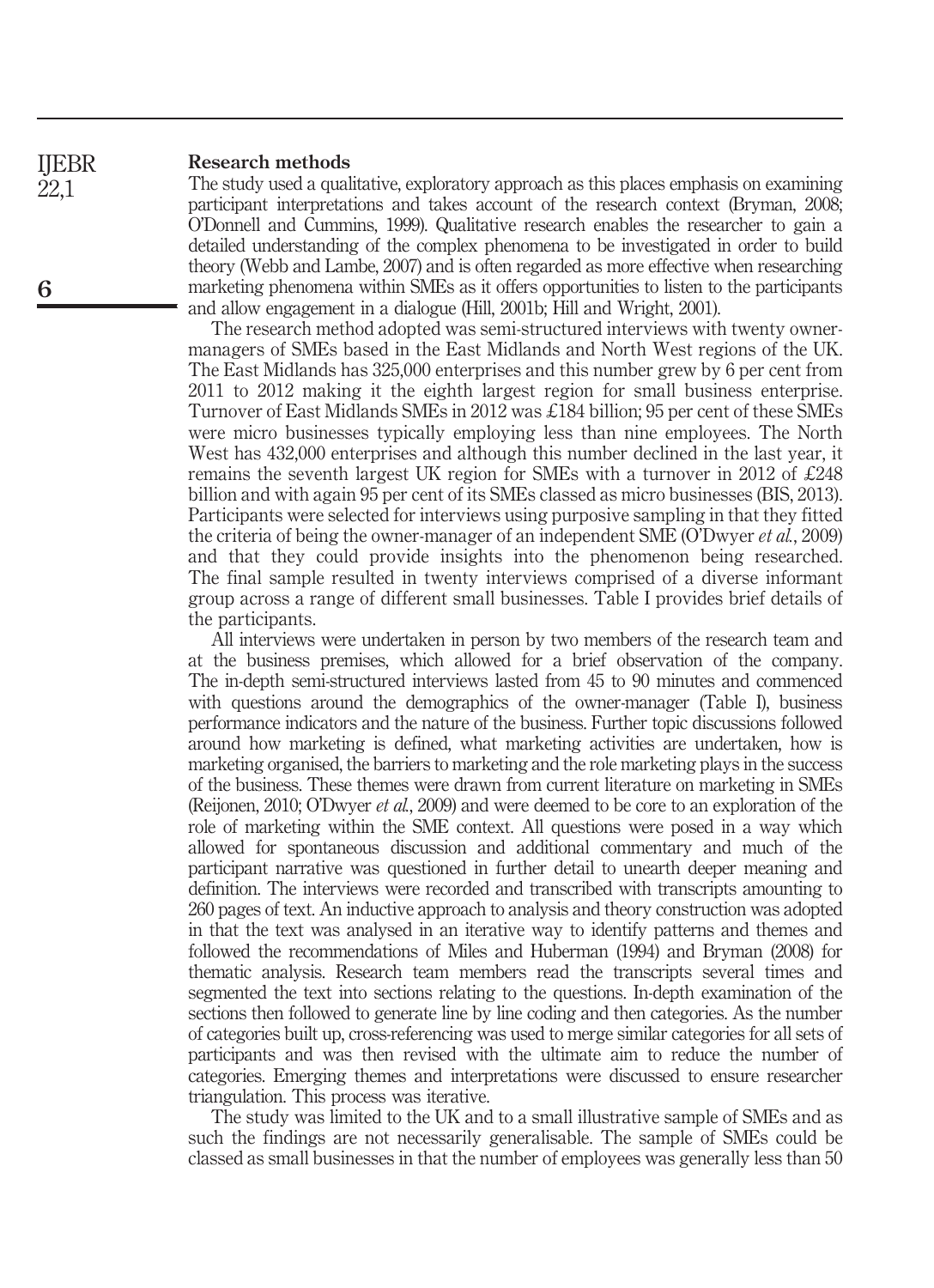| Company        | Owner-manager age<br>range (years) | Gender      | Number of<br>employees | Age of<br>company<br>(years) | Turnover<br>(E <sub>S</sub> ) | Nature of<br>business               | Marketing in<br><b>SME<sub>s</sub></b> |
|----------------|------------------------------------|-------------|------------------------|------------------------------|-------------------------------|-------------------------------------|----------------------------------------|
| 1              | 55-64                              | M           | 14                     | 31                           | 1,000,000                     | Systems and<br>development          |                                        |
| $\overline{2}$ | 20-35                              | $\mathbf F$ | 10                     | $\overline{4}$               | 420,000                       | Beauty services                     |                                        |
| 3              | 55-64                              | M           | $6\overline{6}$        | 6                            | 70,000                        | Vegetarian                          | 7                                      |
| 4              | 20-35                              | $\mathbf F$ | 6                      | $\overline{4}$               | 100,000                       | restaurant<br>Wholesaler            |                                        |
| 5              | 45-54                              | F           | 4                      | 26                           | 88,000                        | <b>Jewellery</b>                    |                                        |
| 6              | 36-44                              | M           | 5                      | 7                            | 180,000                       | Web design                          |                                        |
| 7              | 20-35                              | M           | 9                      | $\mathbf 5$                  | 500,000                       | Pharmacy                            |                                        |
| 8              | 45-54                              | M           | 5                      | $\boldsymbol{9}$             | 400,000                       | Travel agent                        |                                        |
| 9              | 45-54                              | F           | $\mathbf{1}$           | $\overline{2}$               | 30,000                        | Pharmacy                            |                                        |
| 10             | 55-64                              | M           | 5                      | 20                           | 400,000                       | Electrical parts<br>and design      |                                        |
| 11             | 45-54                              | M           | $\overline{4}$         | $\overline{4}$               | 2,000,000                     | Toiletries<br>supplier              |                                        |
| 12             | 45-54                              | M           | 95                     | 7                            | 8,000,000                     | Food                                |                                        |
|                |                                    |             |                        |                              |                               | components                          |                                        |
| 13             | 45-54                              | M           | 20                     | 20                           | 2,800,000                     | Data processing                     |                                        |
| 14             | 45-54                              | M           | 32                     | 4                            | 2,000,000                     | Electrical<br>installations         |                                        |
| 15             | 45-54                              | M           | 35                     | 48                           | 8,000,000                     | Insurance                           |                                        |
| 16             | 45-54                              | ${\bf F}$   | 27                     | 11                           |                               | 31,000,000 Marketing<br>consultancy |                                        |
| 17             | 45-54                              | F           | 49                     | $\sqrt{3}$                   | 500,000                       | Domiciliary care                    |                                        |
| 18             | 36-44                              | F           | 18                     | 33                           | 1,000,000                     | Engineering                         | Table I.                               |
| 19             | 36-44                              | F           | 1                      | 4                            | 27,000                        | Crafts                              | SME <sub>s</sub> interviewed           |
| 20             | 36-44                              | F           | $\overline{2}$         | 10                           | 150,000                       | Glassware                           | for this research                      |

with medium sized companies underrepresented in the sample. However, within the UK business sector, the majority of SMEs can be classed as micro businesses and as such the sample was similar to the wider UK SME sector.

# Findings

Data gathered from the sample of 20 SMEs (see Table I) indicated that the companies had been established for an average of 12.5 years ranging from a start-up SME operating for less than two years to a mature business in operation for 48 years. The average number of people employed was 18 and the average annual turnover of the companies was £1.5million classifying the sample as that of small SMEs. The companies operated on either a regional, national or small international basis with six SMEs classifying themselves as goods based and 14 services based businesses. The gender ratio of the sample was 11:9 male/female and the average age category 45-54 years. The interviews were analysed and four categories emerged from the analysis:

- (1) personal branding: the owner-manager personifies the business through his/her personality, unique skills and customer relations;
- (2) perseverance: long-term customer relationships are built up and maintained, often for many years;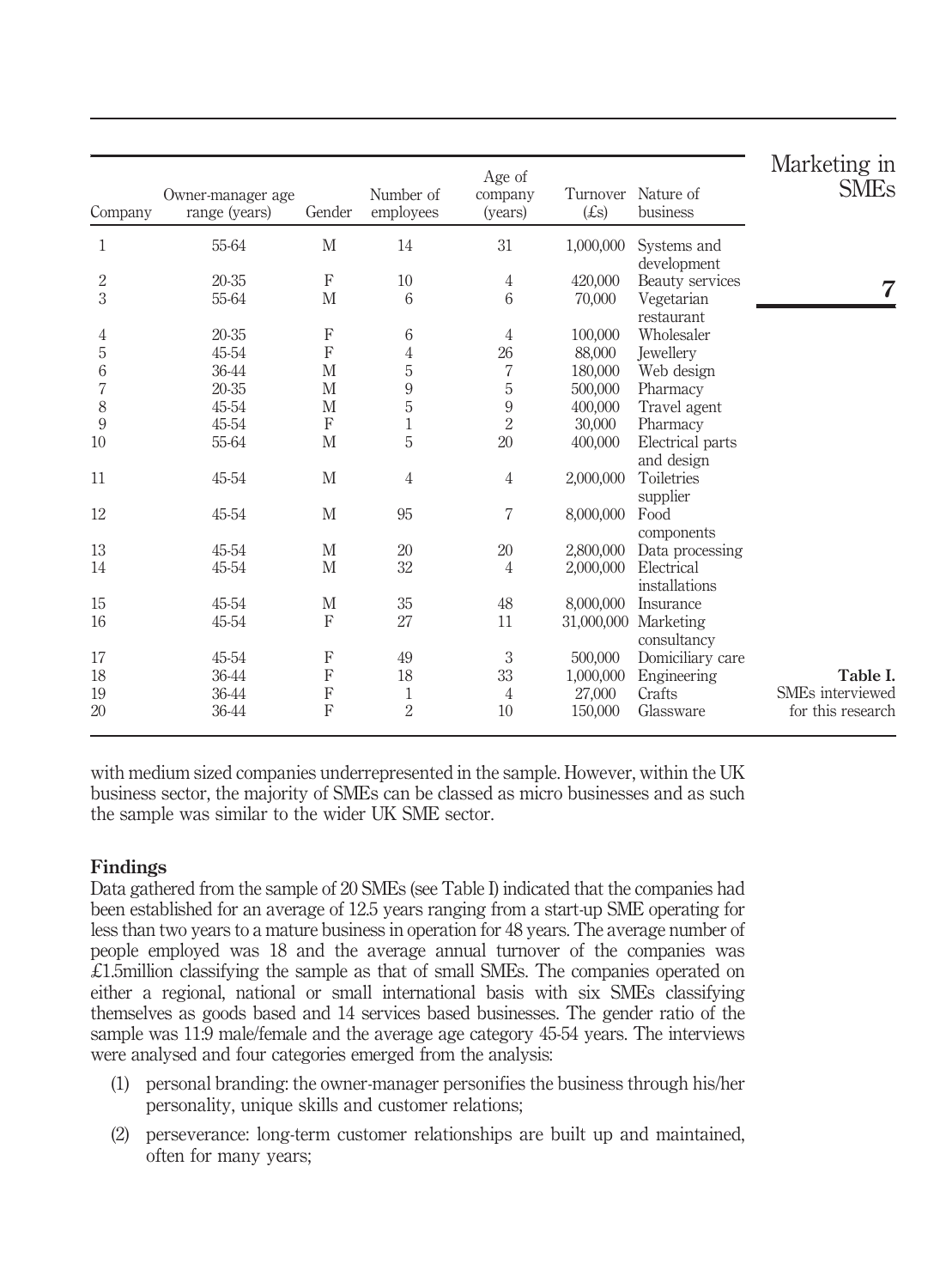- (3) practice: the focus is on the execution of tasks rather than planning marketing activities; and
	- (4) (Co)production: services and goods are produced to customer specifications from close collaboration with the customer.

These four elements of SMEs marketing activities are discussed in greater detail later (see also Table II) but the analysis reinforces to a large extent the current problems of SMEs and their relationship with marketing.

# Owner-managers' perceptions of marketing

There were no formal marketing responsibilities delegated to a manager or separate marketing department within the sample of SMEs. Marketing was intrinsic to the

| Personal branding                                                                                                                                                                                                                                                                                                                                                                                                                                                                                                                                                                             | Perseverance                                                                                                                                                                                                                                                                                                                                        | Practice                                                                                                                                                                                                                                     | (Co)Production                                                                                                                                                                                                                                        |
|-----------------------------------------------------------------------------------------------------------------------------------------------------------------------------------------------------------------------------------------------------------------------------------------------------------------------------------------------------------------------------------------------------------------------------------------------------------------------------------------------------------------------------------------------------------------------------------------------|-----------------------------------------------------------------------------------------------------------------------------------------------------------------------------------------------------------------------------------------------------------------------------------------------------------------------------------------------------|----------------------------------------------------------------------------------------------------------------------------------------------------------------------------------------------------------------------------------------------|-------------------------------------------------------------------------------------------------------------------------------------------------------------------------------------------------------------------------------------------------------|
| Main features<br>A control mechanism<br>Tight personal, possessive<br>ownership<br>Interdependency of the<br>owner and the company<br>A personal owner-manager<br>identity for the business                                                                                                                                                                                                                                                                                                                                                                                                   | Main features<br>Networking over a long<br>period of time<br>Long-term relationships<br>developed with<br>customers and suppliers<br>New customers obtained<br>from personal<br>recommendation                                                                                                                                                      | Main Features<br>Day-to-day tasks are<br>preferred to planning<br>Engaged with<br>customers in solving<br>their problems<br>Strong relationships<br>with customers and<br>suppliers                                                          | Main features<br>Goods and services<br>are co-produced with<br>customers<br>Owner-manager<br>brings specialist<br>knowledge and<br>expertise<br>Co-production may<br>solve some resource<br>problems for both<br>parties<br>Brings mutual<br>benefits |
| Potential issues<br>Growth may bring<br>problems<br>Personal branding may not marketing"<br>be present in medium sized Maintaining the<br>businesses as the influence reputation of the business from interactions with<br>of the owner-manager<br>diminishes with size of the<br>organisation<br>Process of forming a<br>personal brand is unclear<br>Seen as similar to personal<br>selling<br>Can formal marketing<br>extend to personal<br>branding?<br>Potential brand conflict<br>between own-manager and<br>company<br>Obtaining visibility in a<br>competitive "attention<br>economy" | Potential issues<br>Pressure on owner-<br>manager to be "the<br>Unwilling to delegate this customers and the<br>activity<br>Lack of resources to<br>maintain the effort over a not understood or<br>long time<br>Growth may bring<br>problems<br>Successors may not be<br>able to replicate the same<br>relationships and gain<br>the same benefits | Potential issues<br>Marketing planning is<br>not understood or<br>done<br>Marketing emerges<br>outside world<br>Marketing theory is<br>applied<br>Strategy and<br>marketing is basic,<br>emergent, unplanned,<br>uncontrolled and<br>chaotic | Potential issues<br>Co-production may<br>result in both<br>organisations having<br>resource constraints<br>Needs a good<br>working relationship<br>to be successful<br>Ad hoc formation of<br>temporary<br>organisations and<br>collaborations        |

IJEBR  $22,1$ 

8

Table II. The Features and issues of the SMEs "4Ps" self-branding model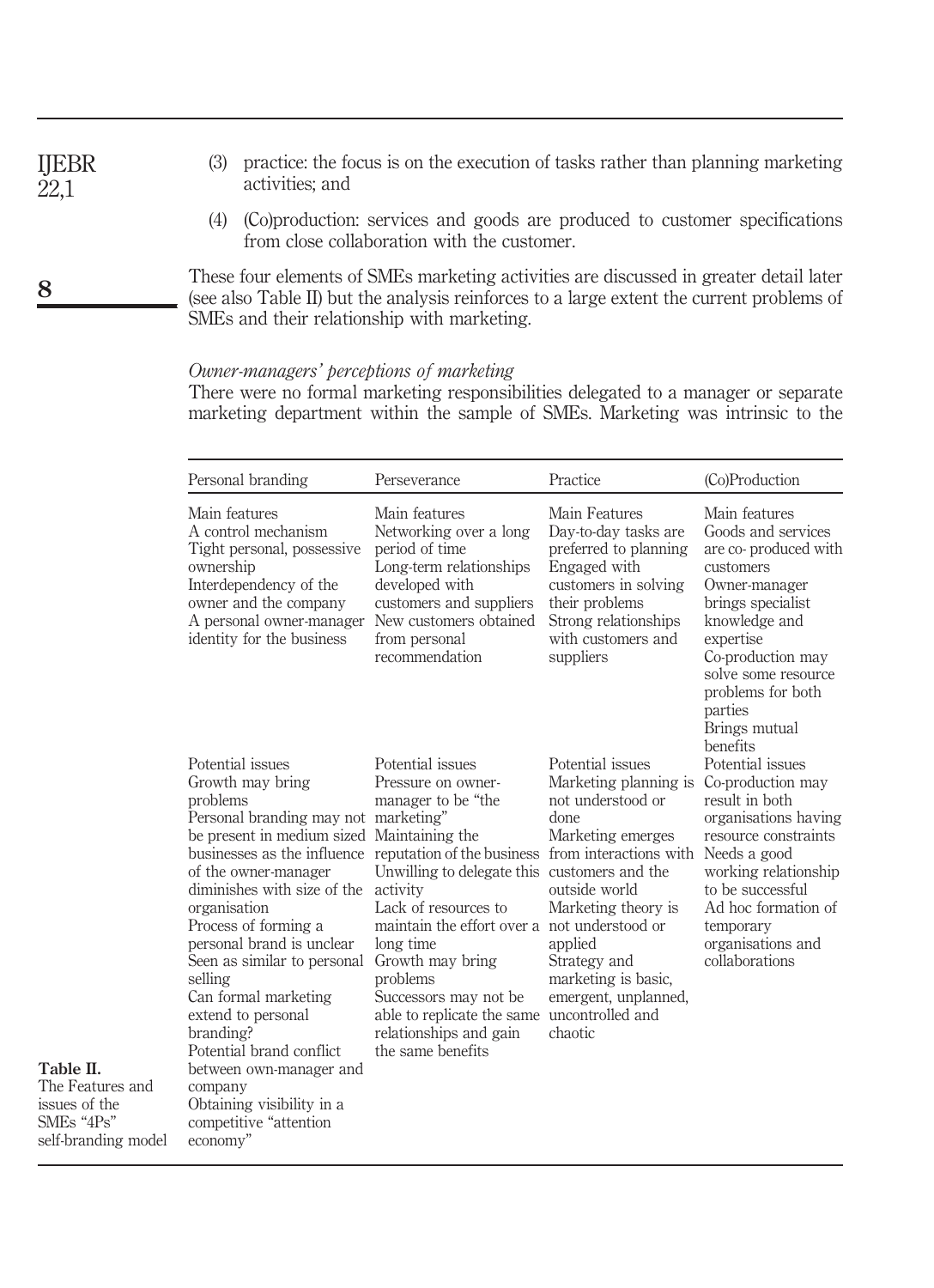owner-manager's decision making process and all marketing activities were owned, instigated and undertaken by the owner-manager. In addition, marketing activities were integrated into the business rather than perceived as having a defined role. In this context, marketing became part time and day-to-day customer interactions rather than a set of pre-planned techniques:

We don't do a lot of classic marketing activities. It's more around how we deliver things on a day to day basis (Owner-manager of a food components company).

We don't plan (marketing) [...] we don't do anything in a formal way (Owner-manager of a crafts company).

Traditional marketing tools such as press or TV advertising and PR were not used due to a perception that it was both expensive and unnecessary nor was it personal to themselves as business owners:

It's easier to get these things done in [house] because you know exactly how to write them. So we don't employ any professionals to write up the stuff because they charge a lot of money and we end up telling them what to do anyway (Owner-manager of a web design company).

Advertising and other traditional communication mediums were also perceived as not providing value for money, were too glossy, too aggressive and insincere and, for some SMEs, an activity they did not wish to be associated with:

I think people are cynical towards external companies if you go too much on glossy folders […] spending money on the image and not on the care (Owner-manager of a domiciliary care company).

SMEs owners were unsure whether marketing was worth the effort in terms of time or expenditure and there also emerged a sense that overt marketing was somehow lacking in honesty and integrity and missing the personal touch of the ownermanager. In total, 18 of the 20 SMEs had websites but there were differing levels of engagement with many owner-managers not monitoring the website activities. Word of mouth referrals emerged as the most important marketing activity followed by the building of long-term relationships with customers. Fostering long standing relationships provided the opportunity for the SME owner-managers to work in close collaboration with their customers on new product or process developments and this customer engagement and collaboration was articulated as a key marketing activity. There was limited organisation of marketing as a function or as planned activities and for the most part, it was opportunistic in nature. "Intuition" was often used to describe why activities occurred; the mulling over a problem or business issue was seen as marketing and planning emerged as a reliance on the owner's intuition, inclination and time.

Barriers to marketing were seen as the usual constraints on resources of money, time and expertise:

Money [...] money is always the issue [...] even a profitable business can be killed by [poor] cash flow (Owner-manager of a systems and development company).

I am an electrician […] we have no expertise in marketing and time is the main constraint (Owner-manager of an electrical installation company).

Initially, the idea that SME marketing had no clear definition in the academic literature and the fact that owner-managers were unable to define the term "marketing" in terms of

Marketing in SMEs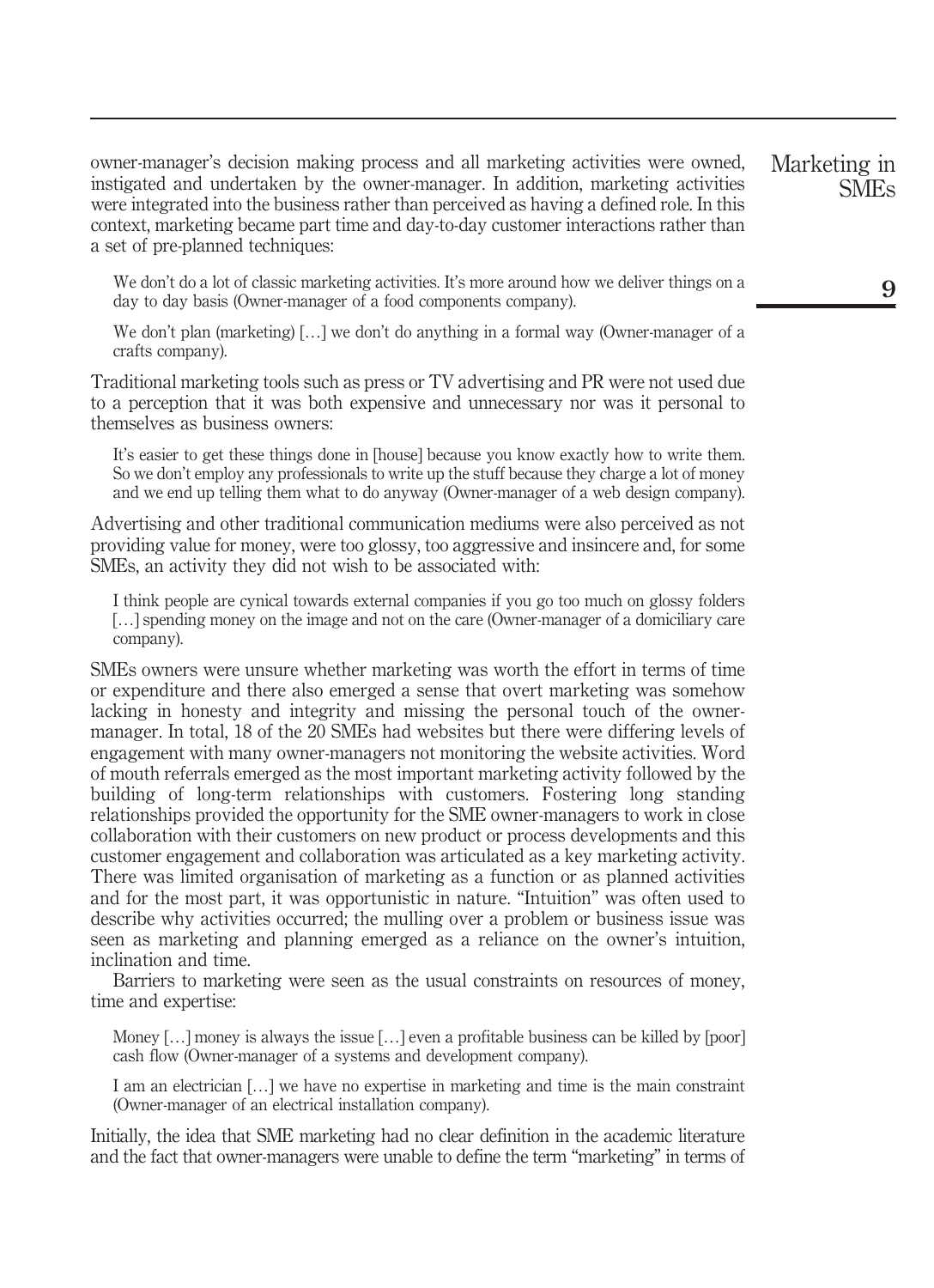their own business led to an analysis of what owner-managers said they actually did. In the interviews, the term "marketing" emerged as a continuum of activities ranging from "nothing" to the whole business process but there was a recurring dialogue around engagement with the customer, the generation of positive word of mouth and networking: IJEBR

> It's actively engaged in networking and pushing for business that way (Owner-manager of a glassware company).

> [The] majority of our business comes from client referral […] so word of mouth, which is the best form of marketing (Owner-manager of an insurance company).

These themes are well documented in the literature (Gilmore et al., 2001; Stokes, 2000) and underpin a fundamental marketing theory around the focus on customer needs and customer orientation. However, an additional theme was that the owner defined him or herself as "the marketing" in that marketing was defined both explicitly and implicitly as the personification of the owner-manager and his/her role in the business interface with the customer, which resonates with the concept of personal branding (Shepherd, 2005; Ward and Yates, 2013).

#### Personal branding

When asked to define marketing within their business, owner-manager's articulated responses were contextualised around themselves in that they adopted a personal, self-reflective perspective of the business (Mitchell *et al.*, 2012). This personal vision of themselves and the business as one entity was expressed in differing ways. First, for some owners, it was perceived as a control mechanism, which went beyond leadership and into the realms of tight, "hands on" personal and possessive ownership:

Well, (the business), it's mostly mine. How is it planned? It's just me organising it of course (Owner-manager of a beauty salon company).

Marketing to me is the plan I put together on how I want to increase elements of my business (Owner-manager of a marketing consultancy company).

The second way in which the owner-manager perceived his "personal brand" as being the lifeblood of marketing for the SME was through an interdependency of the owner and the company in terms of skills-set and the ability to conduct business:

The biggest issue is how we roll out as there is not a "me" in every region (Owner-manager of a domiciliary care company).

I couldn't control him [the US manager] well enough from here […] that's the problem with opening another office (Owner-manager of a systems development company).

Finally, marketing within an SME was expressed as solely reliant on the owner-manager unique presence and position:

I am the marketing. (Owner-manager of a domiciliary care company)

[...] it's just really about communication of what I do (Owner-manager of a crafts company).

This perception of the owner as the "brand" presented problems when the SMEs experienced growth as they were not able to easily contemplate delegation (Gilmore, et al., 2006).

Shepherd (2005) suggests that the personal branding process follows the same process as product or corporate branding but it is not clear if this process is followed by

22,1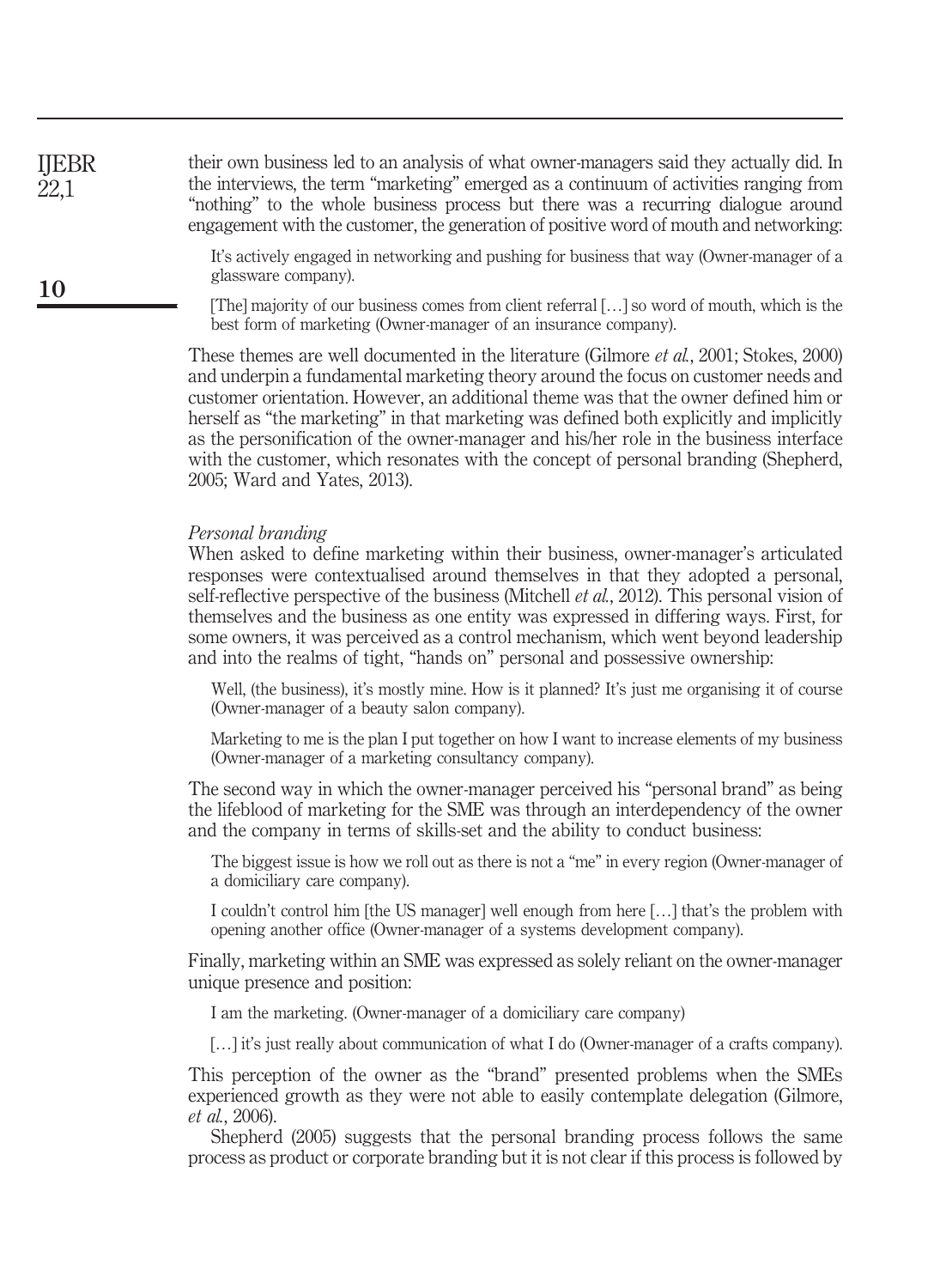the SME owner-managers as a conscious or deliberate strategy or if it simply emerges as an "experienced" way of absorbing what they do, telling customers (or indeed everyone they meet) what they do and how this is recognised and reinforced by their customers in day-to-day interactions. This area of SMEs owner-managers personal branding process requires further investigation.

According to Shepherd (2005) there are a number of issues and problems associated with personal branding not least of which, is the idea of similarities to personal selling. Shepherd also points out the theoretical problem of how and if formal marketing can broaden out to cover this area at all. We suggest that in the context of SMEs this theoretical issue is further exacerbated because marketing in SMEs is not well understood, has been problematic for some considerable time and resisted many efforts to fully understand what it is that SMEs actually do to "market" themselves (Simpson et al., 2006). Shepherd's (2005) view that there may be some brand conflict between the individual and the organisation or that the brand is not you or the company but customers perceptions of you and the company seems less likely to occur in the context of SMEs because the company and the owner-manager are essentially the same (Deacon, 2002) although more research is required to explore these issues. However, a greater challenge for SMEs owner-managers is visibility and getting recognised in the marketplace in the highly competitive "attention economy" (Shepherd, 2005). The solution here appears to be perseverance.

### Perseverance

This theme emerged by looking at the interviews and it was obvious that networking over a long period of time was essential for many SMEs in the sample to survive and grow (Gilmore et al., 2006; Harris et al., 2012):

Our business is off repeat orders, people we know and have been dealing with for years (Owner-manager of an electrical parts and design company).

Also, long-term relationships with customers and suppliers were essential to maintain so this perseverance was necessary to ensure that the business had a regular flow of new customers and clients (mostly via personal recommendation) and repeat business from satisfied customers that would enable the business to continue to operate:

Existing customers, we don't have any problems with at all; they never move (Owner-manager of a systems development company).

Without any formal marketing planning, the pressure on owner-managers to constantly be "the marketing" for the business meant that owner-managers had to work hard to maintain the reputation of the business. It could not be left to a marketing department or a consultant due to lack of resources and many owner-managers would not have liked to do this. Thus, the owner-manager "became the marketing" and constantly strived to obtain new customers and clients while maintaining existing relationships for long periods of time. It is arguable that without this perseverance many small businesses could fail.

#### **Practice**

The practice of "marketing" in these SMEs is, as seen in the interview quotes, not traditional or big business marketing and the owner-manager applies little or no marketing theory to their business situation. Of the marketing theory that is applied very few owner-managers had a full knowledge of that theory (Guido et al., 2011).

Marketing in SMEs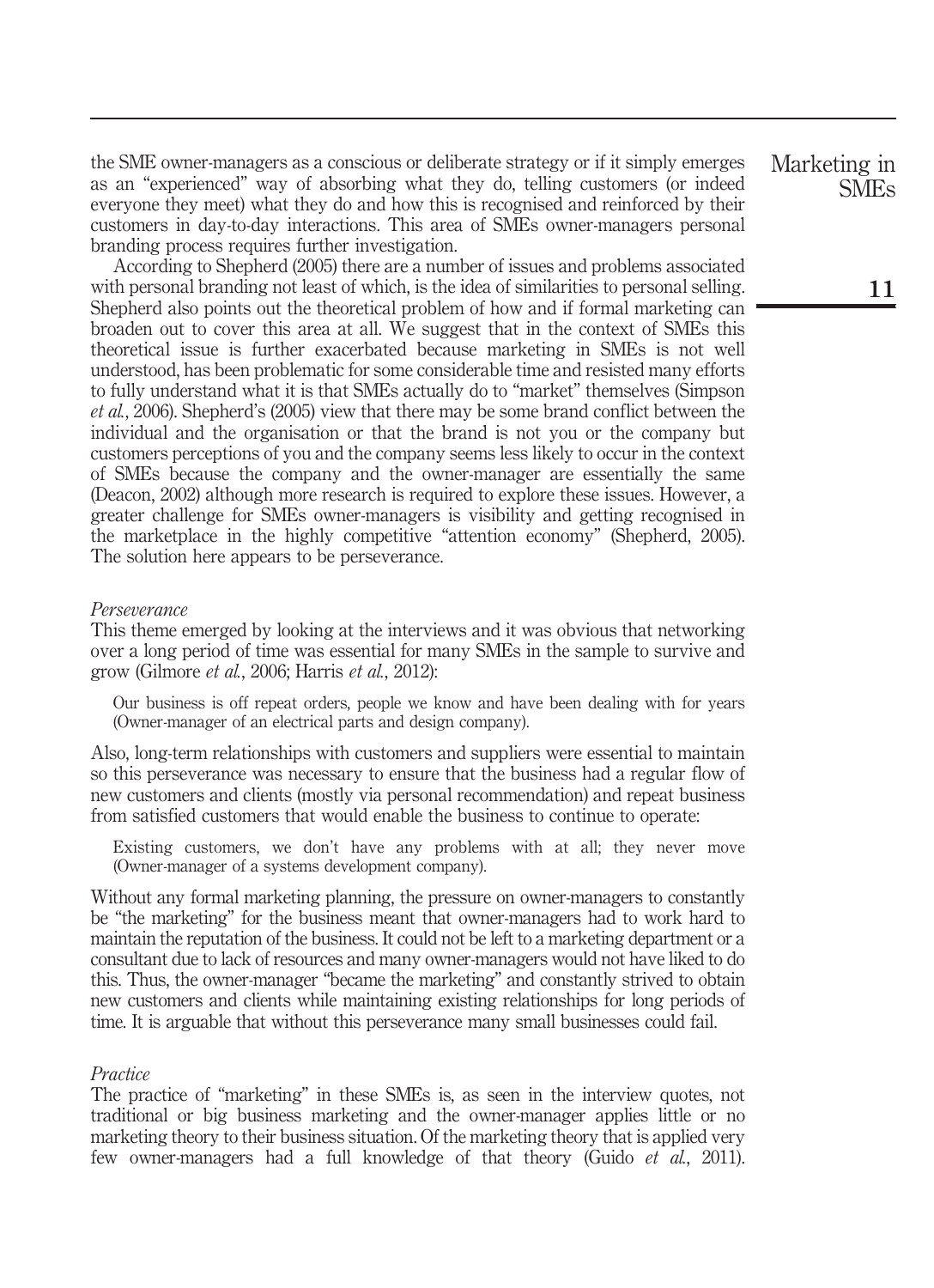Thus, the practice of SMEs owner-managers in marketing their business is focused on day-to-day tasks, which largely engage with customers in solving their problems:

> We speak to electricity companies, we speak to the manufacturer. We understand what the electricity companies actually want in a product (Owner-manager of an electrical parts and design company).

It is heavily customer-focused and more akin to a personal service where new products and processes are being developed. Planning is not understood in the traditional marketing planning sense but emerges from the own-managers' interactions with customers and the outside world:

I just get on with it and evaluate from customer workshops around what works (Owner-manager of a crafts company).

Thus, the focus is on the day-to-day execution of some limited marketing tasks rather than the execution of a comprehensive marketing plan (Thomas *et al.*, 2013).

# (Co)Production

Services and goods are (co)produced by SMEs to customer specifications often with detailed and in-depth consultation with the customers and clients. This approach fits well with the ideas of personal branding/personal marketing, perseverance and practice outlined above in that there is a strong relationship between the SME owner-manager and their customers (and suppliers). They are "partners" in the (co)production of the product or service with both parties contributing to achieving the goal set by the customer (or one of their customers further up the supply chain):

[...] it's like an ongoing dialogue with customers about how their business is changing and what they want from the system (Owner-manager of a systems development company).

I have been talking to customers about collaborating on some projects so they will get the benefit from our new technology (Owner-manager of a data processing company).

This joint or co-production is often discussed in the area of supply chain management where a large original equipment manufacturer (OEM) has a number of SMEs supplying specific products which may have been jointly designed or developed by the SMEs and the OEM. Thus, the SMEs owner-manager brings a certain expertise or process (or some other special attribute or skill), which is desired by the customer and the customer brings potential challenges, which they are unable to solve themselves and the two organisations work jointly to (co)produce the product or service. This is often associated with "make or buy" decisions for the larger company. In the case of SMEs, they are often supplying other SMEs and both organisations have significant resource constraints and so in order to (co) produce the product or service the SMEs are brought into close contact to solve the problems for mutual benefit (Kenis, et al., 2009). (Co)production can also have problems if the two parties fail to develop a good working relationship (Johnsen and Johnsen, 1999).

#### Marketing as a contributor to success

Marketing as a prescribed theoretical set of activities was not perceived to contribute to business success but marketing as defined as positive word of mouth and long-term customer relationships were regarded as fundamental to success:

Our business is off repeat orders; people we know but primarily word of mouth (Owner-manager of an electrical parts and design company).

I know the customers well and they stick with us (Owner-manager of a foods component company).

12

IJEBR 22,1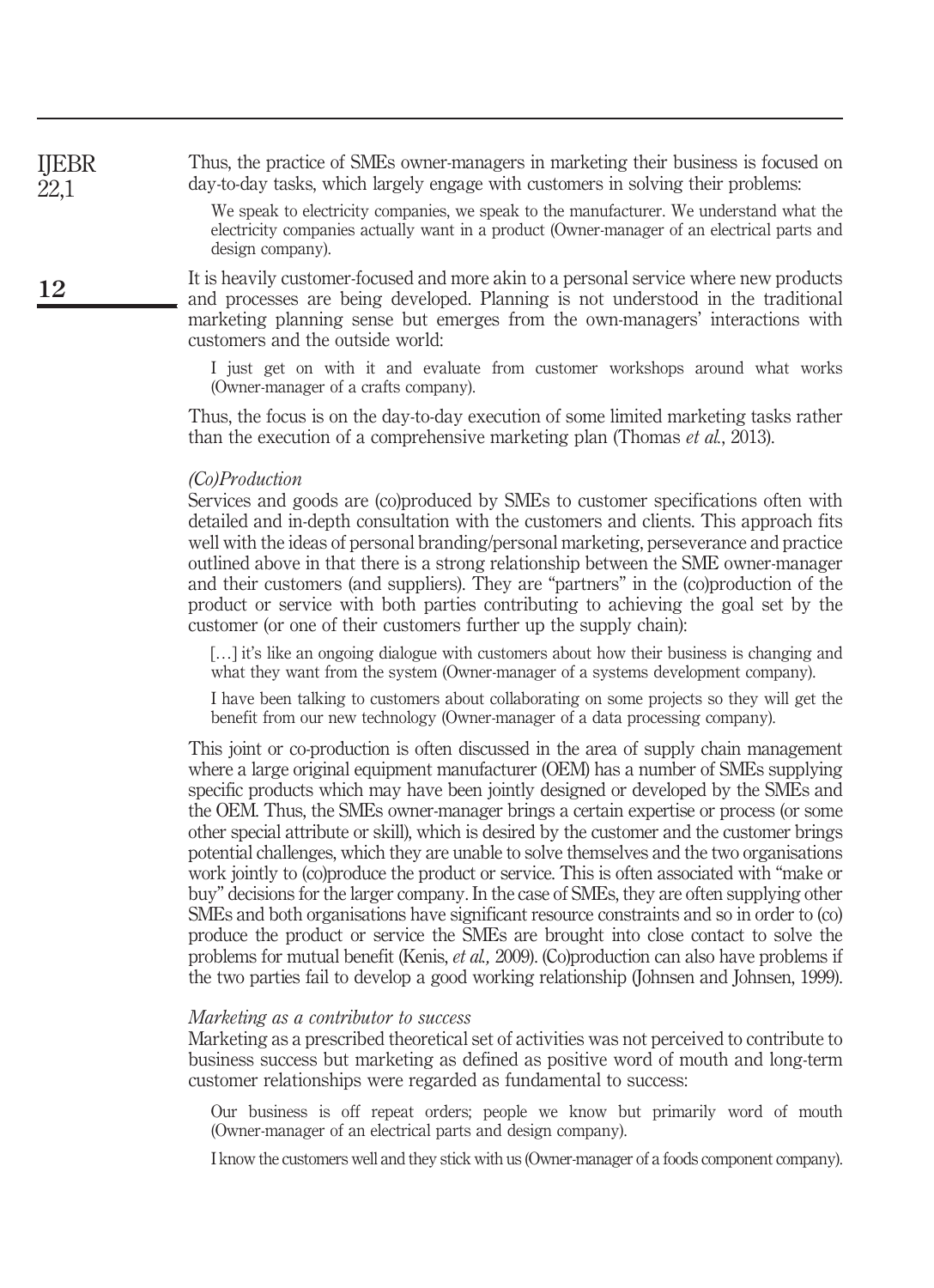Traditional marketing activities such as advertising and market research were not considered to contribute to SME business success but word of mouth communication (which was not perceived as marketing) and an ongoing dialogue with both existing and potential new customers was seen as essential. Referrals that arose from positive word of mouth were also an important contributor to the business. More importantly, the personal impact of the SME owner-managers, and the use of themselves as a branding tool, was also seen to be essential for business success as mechanics such as advertising and PR could not replicate the individualism and their associated skills they brought to the company.

## **Discussion**

Extant literature suggests that the approach of SMEs to marketing is different from those of large organisations and the findings in this study support this view. Marketing in SMEs takes into account the unique business environment in which it operates, the characteristics of owner-managers (such as skills and abilities) and resources (O'Dwyer *et al.*, 2009). In this study, marketing in SMEs is identified as an orientation through engagement with customers, matching customer needs, networking (Gilmore *et al.*, 2001) and relationships with customers (Day *et al.*, 1998). These characteristics comply with Hills and Hultman (2006) definition of small business marketing in that all the businesses were small in size, marketing actions are controlled by the owner-manager and marketing is seen as a part-time activity (Hills and Hultman, 2013, p. 438). The key finding from the study was the focus on the self- branding of the SME owner (Shepherd, 2005; Ward and Yates, 2013) reflecting the view that SME owners themselves personified "the marketing" and too much emphasis placed on impersonal marketing activities detracted from their unique contribution to the business, such as the use of their technical or specialist industry knowledge or their special relationship with their customers. Traditional marketing activities were viewed as potentially damaging to business credibility in that there was an inherent mistrust of its credentials and an insincere fit with planned and more defined marketing activities perceived as a potential threat to their control of the business.

It would be too simplistic to argue that conventional marketing models are not applicable to small organisations; they are (see Chaston and Mangles, 2002) as it was evident that many owners were practising the fundamentals of marketing in terms of customer focus, meeting customer needs and identifying gaps in the market. The growth of the marketing industry and the activities practiced by large organisations have communicated an image of marketing, which does not fit with a small business perspective resulting in SMEs feeling unsure what marketing is, questioning the suitability of its application to their business context and fearful of the financial burden it represents. SMEs are practicing marketing in their own unique style reflecting their ability to offer products and services that exactly suit their customers, by having in-depth knowledge of their customers' needs and being able to communicate with their customers on a personal basis. The key findings from the study have been modelled as a framework to identify how SME owner-managers view their role within marketing practice. This framework builds on the basic principles of marketing, the 4 and 7 Ps, and adds to the "Model of SME Service Branding" (Horan *et al.*, 2011) by identifying the characteristics of how the owner-manager specifically influences the SME brand and creates an identity for the business, which cannot be replicated (Shepherd, 2005).

Marketing in SMEs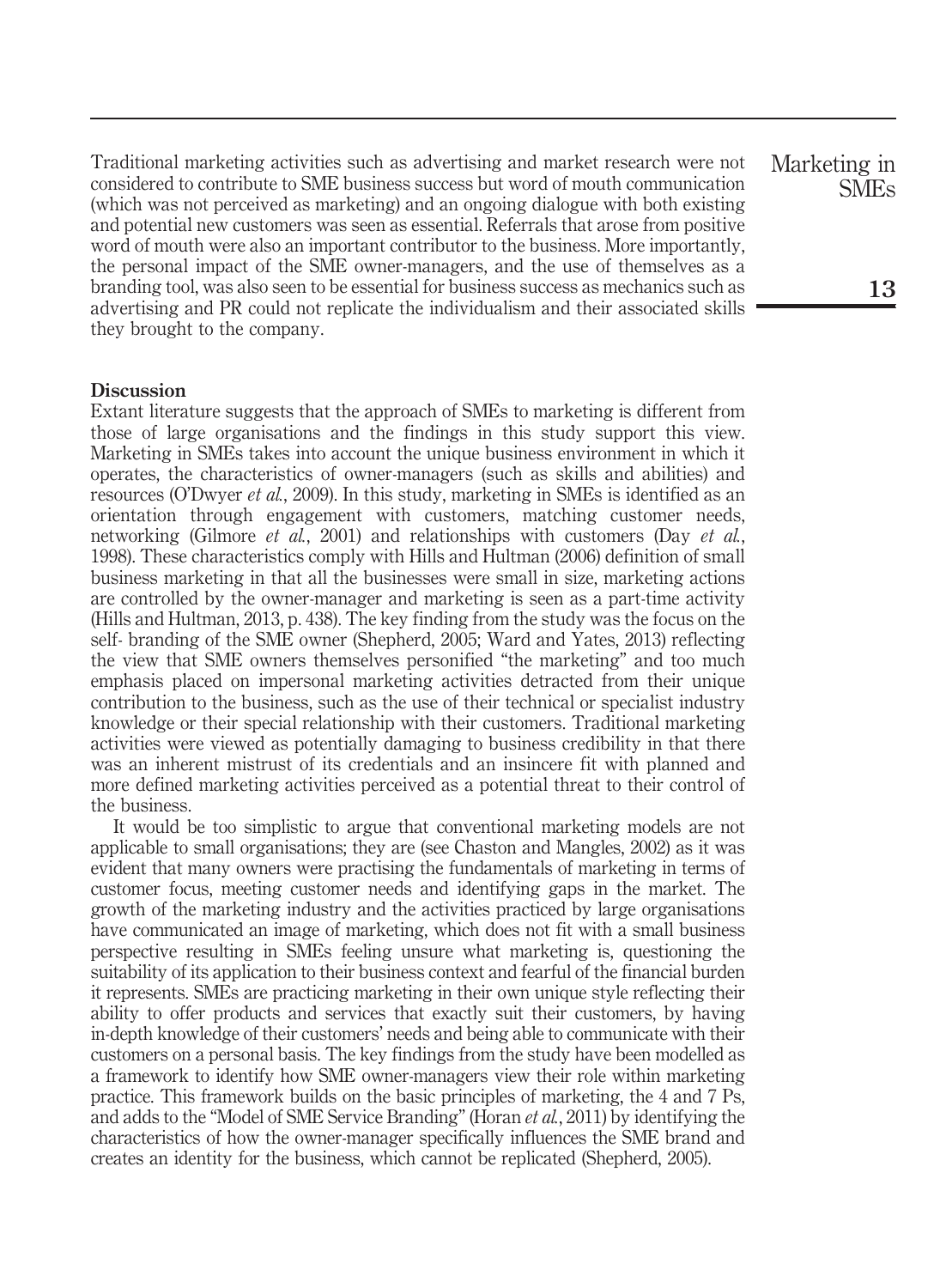#### Conclusions IJEBR

14

22,1

Our research found four attributes frame a SME self-branding model. The personal brand of the owner-manager becomes the identity for the business through a unique set of skills, often honed to suit his/her particular market context and customer set. SMEs co-produce their business with their customers with much of their work shaped to exact customer requirements such as bespoke IT systems or specific ranges of goods. SMEs focus on the practice of the business in hand rather than spending time planning or formulating strategies and SMEs persevere with their businesses and build long-term customer relationships through networking and a high degree of customer contact and interaction.

It could be argued that the SMEs "4Ps" self-branding model shown in Figure 1, represents a relevant set of marketing principles for SMEs in that it maximises the role of the owner-manager whose individual personality has created and shaped the business and adds to this personality a set of core skills, which are accessible to small businesses; the ability to work closely with their customers, the need to keep working at their business and the emphasis on practicing their trade. There are practical learning outcomes, which can be applied by SMEs from this model. There are benefits for owner-managers from networking and becoming involved with relevant groups such as the Chamber of Commerce and other local business groups (Dimitriadis et al., 2005; Sweeney, 1996), which provides forums for them to brand champion their business and adopt some form of customer segmentation, which will be advantageous in that it will help identify the most profitable customers to work with over the long term.

This study suggests that SMEs are not doing "textbook" marketing but are intuitively aware of core marketing principles to which they are adding a unique "personal brand" of their own knowledge, skills and personality. As the small businesses in this study show,



Figure 1. A "4Ps" model for SME self- branding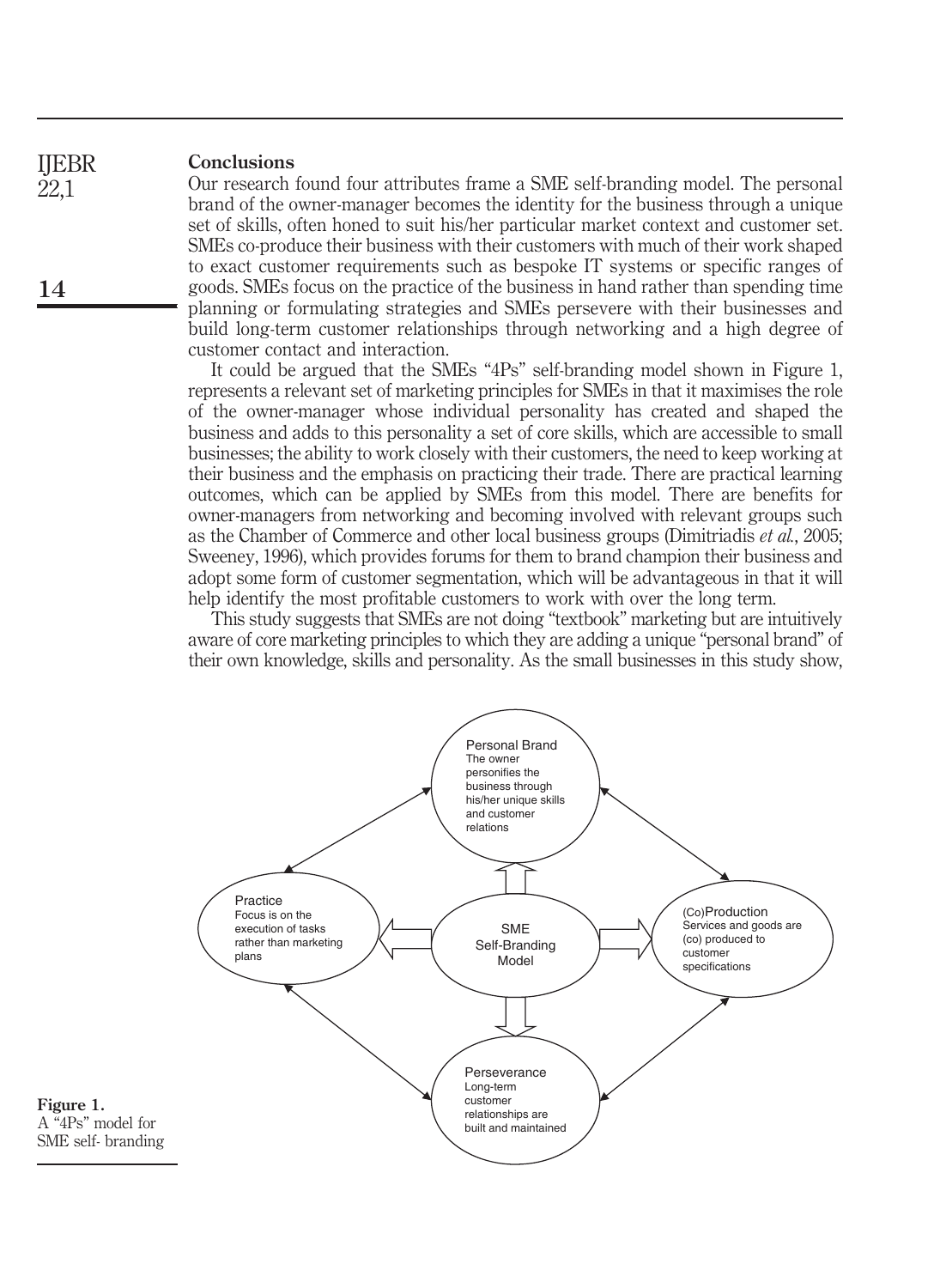"textbook marketing" appears alien, costly and not a strategic consideration and attention must be paid to signpost and deliver marketing advice appropriate to SMEs' needs and dispel some of its mystique. This research indicates that the key marketing tool lies within the SME itself, and more specifically the SME owner-manager. Although the literature (Ramsey et al., 2003; Reijonen, 2008) frequently claim that owner-managers can be a barrier to marketing and the wider literature suggests that over reliance on the SME owner can be a weakness, this research revealed the opposite. By implementing their own personal and unique brand of knowledge, skills and relationship building, some ownermanagers have developed a highly effective form of marketing that cannot be easily replicated. They have become the "face" of the business, which distinguishes them from others. Indeed, many business leaders (e.g. Richard Branson) started life as small business owners and have built world renowned organisations on the back of their personalities (Gad and Rosencreutz, 2002). Thus, the owner-manager should be seen as a key marketing weapon for SMEs through their ability to stamp a personal "brand" onto their business and differentiate themselves from others. This is an important practical and theoretical development which is worth pursuing as it may lead to a fuller understanding of what constitutes marketing in SMEs.

For policy makers, we have found an approach to SME marketing that has been developed by SME owner-managers for SMEs owner-managers. Thus, policy makers may well view these developments as a contribution to making SMEs more competitive and successful and, therefore, able to grow (in terms of number of employees). This is an often stated objective of many governments but is a controversial area of research because there are many "lifestyle" SMEs where the owner-managers do not wish to grow the business any further and potentially lose control of the business (Simpson et al., 2012). As SMEs have a substantial contribution to make to the economy, more support for research in this particular area is needed to unearth the principles of SME marketing where such knowledge can be developed and disseminated to inform present and future owner-managers and the workforce in the small business sector.

# Future research

We have identified four tentative attributes with the potential to help us understand and inform future marketing practice in SMEs. Nevertheless, large scale studies across different populations and samples can be used in future research to strengthen and develop our tentative findings and this may lead to overall generalisability. Further research is proposed in two areas. First, to explore the views of customers of small businesses to ascertain how they view the role of the SME owner-manager in the marketing of the business and in particular the notion of the owner-manager as the "brand". This is an under-explored area and would further extend our knowledge and understanding of marketing within SMEs. Second, to develop a comprehensive understanding of the framework such that each element is properly deconstructed into their constituent parts and properly delineated so that they may be taught to existing and potential new owner-managers as well as in various educational institutions. Such an approach should follow the traditional academic route of finding out what works in practice and then emphasising and strengthening this approach so that it can be formally taught and then all SMEs can benefit from this work. This inductive approach may hold out opportunities for further developments in this area of SME marketing practices.

Marketing in SMEs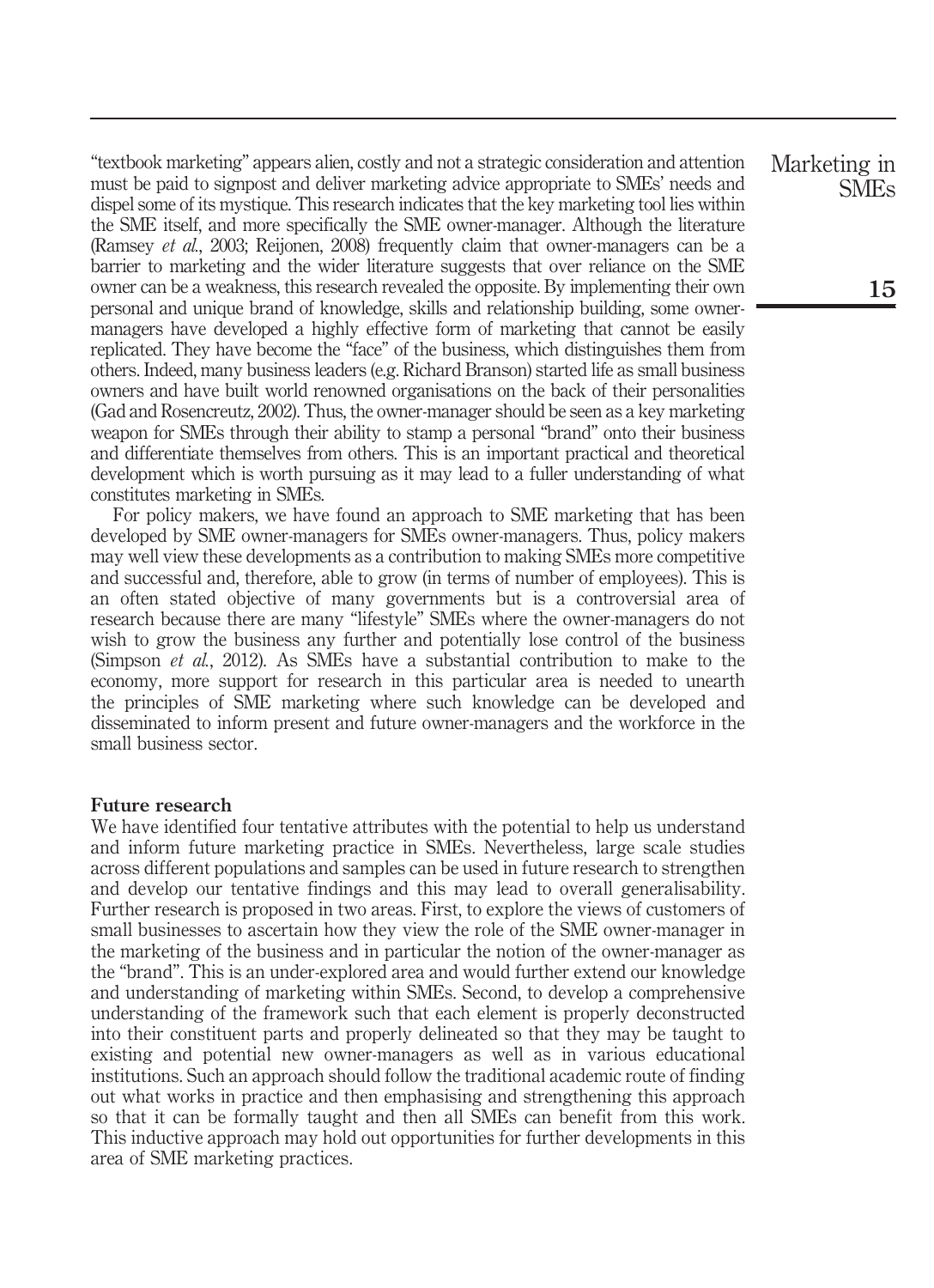# 22,1

16

# References

- Andersson, S. and Tell, J. (2009), "The relationship between the manager and growth in small firms", Journal of Small Business and Enterprise Development, Vol. 16 No. 4, pp. 586-598.
	- Baron, R.A. (1998), "Cognitive mechanisms in entrepreneurship: why and when entrepreneurs think differently than other people", Journal of Business Venturing, Vol. 13 No. 4, pp. 275-294.
- Becherer, R.C., Halstead, D. and Haynes, P. (2001), "Marketing orientation in SMEs: effects of the internal environment", Journal of Research in Marketing & Entrepreneurship, Vol. 3 No. 1, pp. 1-17.
- Blankson, C. and Stokes, D. (2002), "Marketing practices in the UK small business sector", Marketing Intelligence & Planning, Vol. 20 No. 1, pp. 49-61.
- Blankson, C., Motwani, J.G. and Levenburg, N.M. (2006), "Understanding the patterns of market orientation amongst small businesses", Marketing Intelligence & Planning, Vol. 24 No. 6, pp. 572-590.
- Boohene, R., Sheridan, A. and Kotey, B. (2008), "Gender, personal values, strategies and small business performance", Equal Opportunities International, Vol. 27 No. 3, pp. 237-257.
- Brassington, F. and Pettitt, S. (2007), *Principles of Marketing*, 4th ed., Prentice Hall, Harlow.
- Bryman, A. (2008), Research Methods and Organization Studies, Routledge, London.
- Calabro, S. (2005), "Making the mark", Sales and Marketing Management, Vol. 157 No. 2, pp. 38-42.
- Carson, D. (2003), "Marketing for small-to-medium enterprises", in Baker, J. (Ed.), The Marketing Book, 5th ed., Butterworth Heinemann, Oxford, pp. 757-776.
- Chaston, I. (1997), "Small firm performance: assessing the interaction between entrepreneurial style and organisational structure", European Journal of Marketing, Vol. 31 No. 11, pp. 814-831.
- Chaston, I. and Mangles, T. (2002), Small Business Marketing Management, Palgrave Publishers Ltd, Basingstoke.
- Culkin, N. and Smith, D. (2000), "An emotional business: a guide to understanding the motivations of small business decision takers". Qualitative Market Research: An International Journal, Vol. 3 No. 3, pp. 145-157.
- Day, J., Dean, A.A. and Reynolds, P.L. (1998), "Relationship marketing: its key role in entrepreneurship", Long Range Planning, Vol. 31 No. 6, pp. 828-837.
- Deacon, J.H. (2002), "Contextual marketing-commonalities and personalities", *Journal of Strategic* Marketing, Vol. 18 No. 4, pp. 303-316.
- Deacon, J.H. and Harris, J. (2011), "Contextual marketing: a conceptualisation of the meaning and operation of a language for marketing in context", Journal of Research in Marketing and Entrepreneurship, Vol. 13 No. 2, pp. 146-160.
- Deakins, D. and Freel, M. (2009), *Entrepreneurship and Small Firms*, 5th ed., McGraw-Hill Companies, London.
- Delmar, F. (2006), "The psychology of the entrepreneur", in Carter, S. and Jones-Evans, D. (Eds), Enterprise and Small Business. Principles, Practice and Policy, 2nd ed., Prentice Hall, Harlow, pp. 152-175.
- Department for Business Innovation and Skills (2013), "SME Business Barometer" available at: www.gov.uk/government/uploads/system/uploads/attachment\_data/file/226565/13-75bsme-business-barometer-june-2013.pdf (accessed 15 April 2014).
- Dimitriadis, N., Simpson, M. and Andronikidis, A. (2005), "Knowledge diffusion in localised economies of SMEs: the role of local supporting organisations", Environment and Planning C: Government and Policy, Vol. 23 No. 6, pp. 799-814.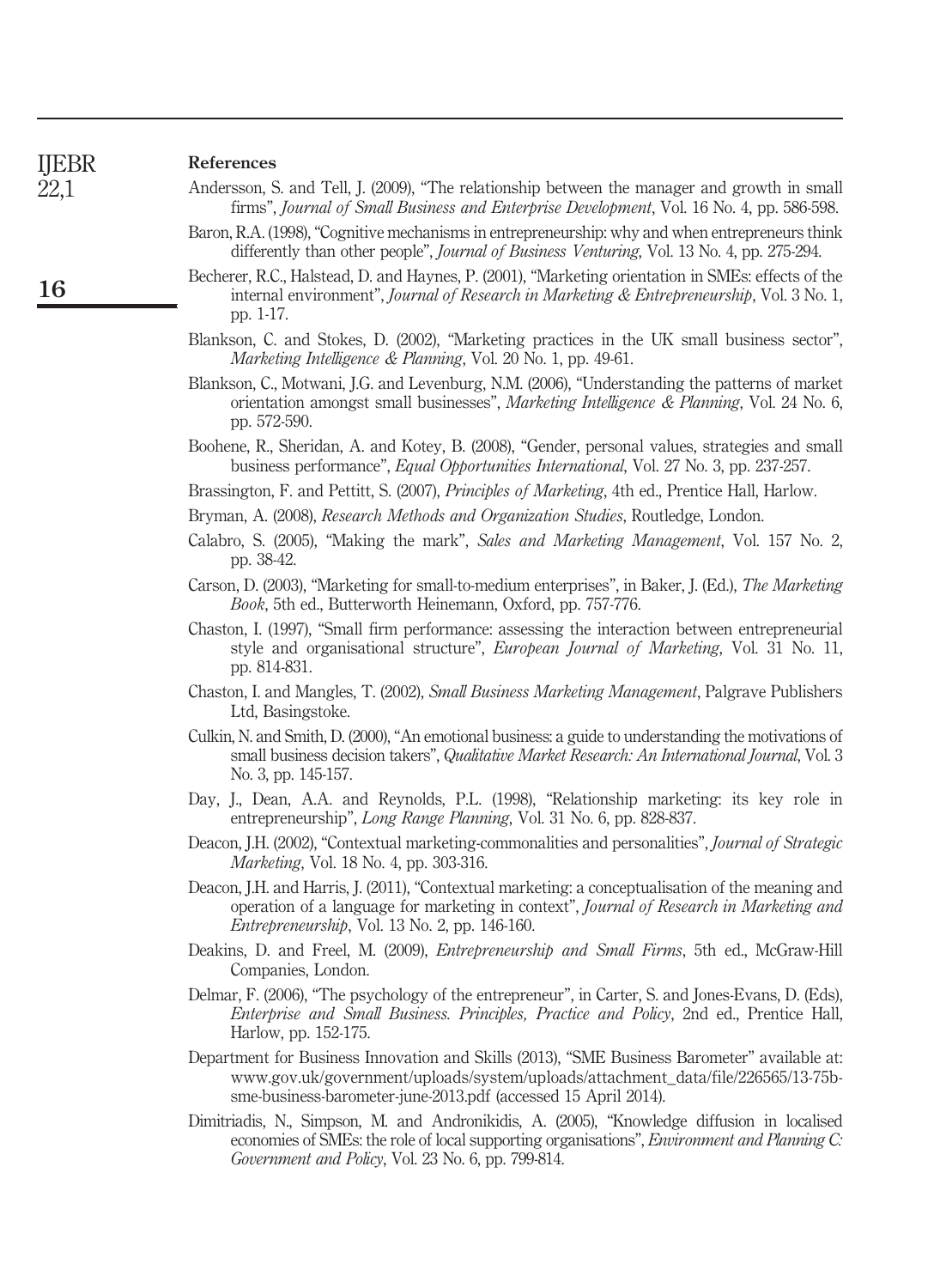- Dobbs, M. and Hamilton, R.T. (2007), "Small business growth: recent evidence and new directions", International Journal of Entrepreneurial Behaviour & Research, Vol. 13 No. 5, pp. 296-322. Marketing in
- Fillis, I. (2007), "An examination of celtic craft and the creative consciousness as a contribution to marketing creativity", Journal of Strategic Marketing, Vol. 15 No. 1, February, pp. 7-16.
- Gad, T. and Rosencreutz, A. (2002), "Marketing identity", Brand Strategy, No. 160 p. 35.
- Gamble, J., Gilmore, A., McCartan-Quinn, D. and Durkin, P. (2011), "The marketing concept in the 21st century: a review of how marketing has been defined since the 1960s", Marketing Review (fall), Vol. 11 No. 3, pp. 227-248.
- Gilmore, A., Carson, D. and Grant, K. (2001), "SME marketing in practice", Marketing Intelligence & Planning, Vol. 19 No. 1, pp. 6-11.
- Gilmore, A., Carson, D. and Rocks, S. (2006), "Networking in SMEs: evaluating the contribution to marketing activity", International Business Review, Vol. 15 No. 3, pp. 278-293.
- Guido, G., Marcati, A. and Peluso, A.M. (2011), "Nature and antecedents of a marketing approach according to Italian SME entrepreneurs", International Journal of Entrepreneurial Behaviour & Research, Vol. 17 No. 4, pp. 342-360.
- Hansen, D.J. and Eggers, F. (2010), "The marketing/entrepreneurship interface: a report on the 'charleston summit' ", Journal of Research in Marketing and Entrepreneurship, Vol. 12 No. 1, pp. 42-53.
- Harrigan, P., Ramsey, E. and Ibbotson, P. (2011), "Critical factors underpinning the e-CRM activities of SMEs", Journal of Marketing Management, Vol. 27 Nos 5-6, pp. 503-529.
- Harris, L., Rae, A. and Misner, I. (2012), "Punching above their weight: the changing role of networking in SMEs", Journal of Small Business and Enterprise Development, Vol. 19 No. 2, pp. 335-351.
- Hernez-Broome, G., McLaughlin, C. and Trovas, G. (2007), "Spreading the word. how to self-promote with integrity", Leadership in Action, Vol. 26 No. 4, pp. 12-16.
- Hill, J. (2001a), "A multidimensional study of the key determinants of effective SME marketing activity: Part 1", International Journal of Entrepreneurial Behaviour & Research, Vol. 7 No. 5, pp. 171-204.
- Hill, J. (2001b), "A multidimensional study of key determinants of effective SME marketing activity: Part 2", International Journal of Entrepreneurial Behaviour & Research, Vol. 7 No. 6, pp. 211-235.
- Hill, J. and Wright, L.T. (2001), "A qualitative research agenda for small to medium-sized enterprises", Marketing Intelligence & Planning, Vol. 19 No. 6, pp. 432-443.
- Hills, G.E. and Hultman, C. (2006), "Entrepreneurial marketing", Entrepreneurship Research Journal, Vol. 3 No. 4, pp. 437-448.
- Hills, G.E. and Hultman, C. (2013), "Entrepreneurial marketing: conceptual and empirical research opportunities", Entrepreneurship Research Journal, Vol. 3 No. 4, pp. 437-448.
- Hills, G.E., Hultman, C.M. and Miles, M.P. (2008), "The evolution and development of entrepreneurial marketing", *Journal of Small Business Management*, Vol. 48 No. 1, pp. 99-112.
- Horan, G., O'Dwyer, M. and Tiernan, S. (2011), "Exploring management perspectives of branding in service SMEs", Journal of Services Marketing, Vol. 25 No. 2, pp. 114-121.
- Hulbert, B., Gilmore, A. and Carson, D. (2013), "Sources of opportunities used by growth minded owner managers of small and medium sized enterprises", International Business Review, Vol. 22 No. 1, pp. 293-303.

SMEs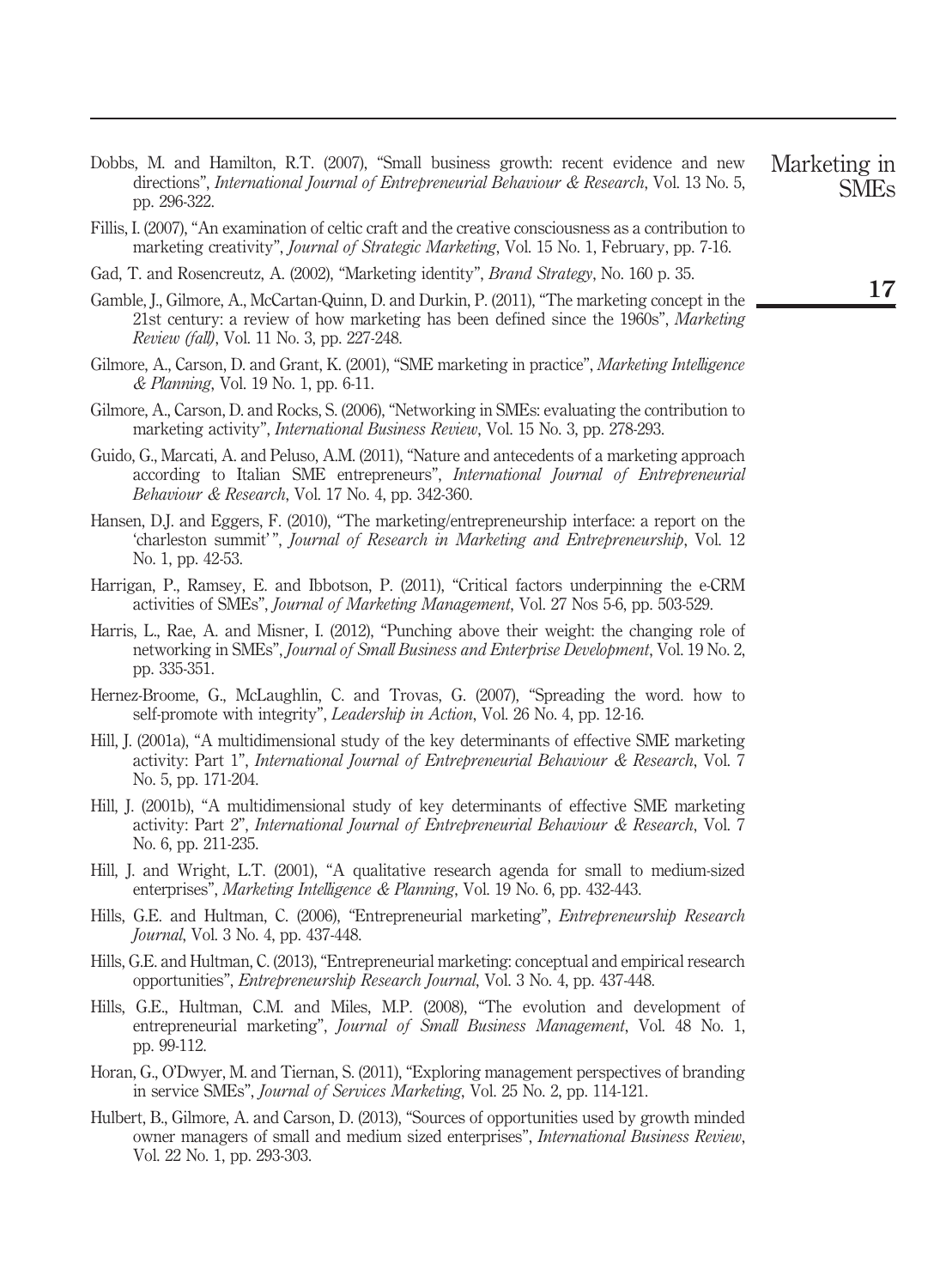| <b>IJEBR</b><br>22,1 | Hultman, C. and Hills, G.E. (2011), "Influence from entrepreneurship in marketing theory", <i>Journal</i><br>of Research in Marketing and Entrepreneurship, Vol. 13 No. 2, pp. 120-125.                                                      |
|----------------------|----------------------------------------------------------------------------------------------------------------------------------------------------------------------------------------------------------------------------------------------|
|                      | Jobber, D. (2009), Principles and Practice of Marketing, 6th ed., McGraw-Hill, London.                                                                                                                                                       |
|                      | Johnsen, R.E. and Johnsen, T.E. (1999), "International market development through networks: the<br>case of ayrshire knitwear sector", International Journal of Entrepreneurial Behaviour and<br><i>Research</i> , Vol. 5 No. 6, pp. 297-312. |
| 18                   | Juntunen, M. (2012), "Co- creating corporate brands in start-ups", Marketing Intelligence &<br><i>Planning</i> , Vol. 30 No. 2, pp. 230-249.                                                                                                 |
|                      | Kenis, P., Janowicz-Panjaitan, M. and Cambre, B. (Eds) (2009), <i>Temporary Organizations:</i><br>Prevalence, Logic and Effectiveness, Edward Elgar, Cheltenham.                                                                             |
|                      | Kotler, P., Wong, V., Saunders, J. and Armstrong, G. (2008), Principles of Marketing, 5th ed.,<br>Prentice Hall, Harlow.                                                                                                                     |
|                      | Krake., F. (2005), "Successful brand management in SMEs: a new theory and practical hints",<br>Journal of Product & Brand Management, Vol. 14 No. 4, pp. 28-238.                                                                             |
|                      | Lam, W. and Harker, M.J. (2015), "Marketing and entrepreneurship: an integrated view from the<br>entrepreneur's perspective", <i>International Small Business Journal</i> , Vol. 33 No. 3, pp. 321-348.                                      |
|                      | Lin, C.Y.Y. (1998), "Success factors of small-and medium- sized enterprises in Taiwan: an analysis<br>cases", Journal of Small Business Management, Vol. 36 No. 4, pp. 43-57.                                                                |
|                      | McCarthy, B. (2003), "The Impact of the entrepreneur's personality on the strategy-formation and<br>planning process in SMEs", The Irish Journal of Management, Vol. 24 No. 1, pp. 154-172.                                                  |
|                      | McCartan-Quinn, D. and Carson, D. (2003), "Issues which impact upon marketing in the small<br>firm", Small Business Economics, Vol. 21 No. 2, pp. 201-213.                                                                                   |
|                      | Miles, M.B. and Huberman, A.M. (1994), Qualitative Data Analysis: An Expanded Sourcebook,<br>Sage, London.                                                                                                                                   |
|                      | Miles, M.P., Crispin, S. and Kasouf, C.J. (2011), "Entrepreneurial marketing: a strategy for the<br>twenty-first century? Implications for marketing", European Journal of Marketing, Vol. 29<br>No. 2, pp. 126-136.                         |
|                      | Mitchell, R., Hutchinson, K. and Bishop, S. (2012), "Interpretation of the retail brand: an SME<br>perspective", International Journal of Retail & Distribution Management, Vol. 40 No. 2,<br>pp. 157-175.                                   |
|                      | Morris, M., Schindehutte, M. and LaForge, R. (2002), "Entrepreneurial marketing: a construct for<br>integrating emerging entrepreneurship and marketing perspectives", Journal of Marketing<br>Theory and Practice, Vol. 10 No. 4, pp. 1-19. |
|                      | Moriarty, J., Jones, R., Rowley, J. and Kupiec-Teahan, B. (2008), "Marketing in small hotels:<br>a qualitative study", Marketing Intelligence & Planning, Vol. 26 No. 3, pp. 293-315.                                                        |
|                      | Morrish, S.C., Miles, M.P. and Deacon, J.H. (2010), "Entrepreneurial marketing: acknowledging the<br>entrepreneur and customer-centric interrelationship", Journal of Strategic Marketing,<br>Vol. 18 No. 4, pp. 303-316.                    |
|                      | Mortazavi, S.H. and Bahrami, M. (2012), "Integrated approach to entrepreneurship-knowledge<br>based economy: a conceptual model", Procedia-Social and Behavioural Sciences, Vol. 41,<br>pp. 281-287.                                         |
|                      | Nwankwo, S. and Gbadamosi, A. (Eds) (2011), <i>Entrepreneurship Marketing: Principles and</i><br>Practice of SME Marketing, Routledge Publishers, London.                                                                                    |
|                      | O'Donnell, A. and Cummins, D. (1999), "The use of qualitative methods to research networking in<br>SMEs", Qualitative Market Research: An International Journal, Vol. 2 No. 2, pp. 82-91.                                                    |
|                      | O'Dwyer, M., Gilmore, A. and Carson, D. (2009), "Innovative marketing in SMEs: a theoretical<br>framework", European Business Review, Vol. 21 No. 6, pp. 504-515.                                                                            |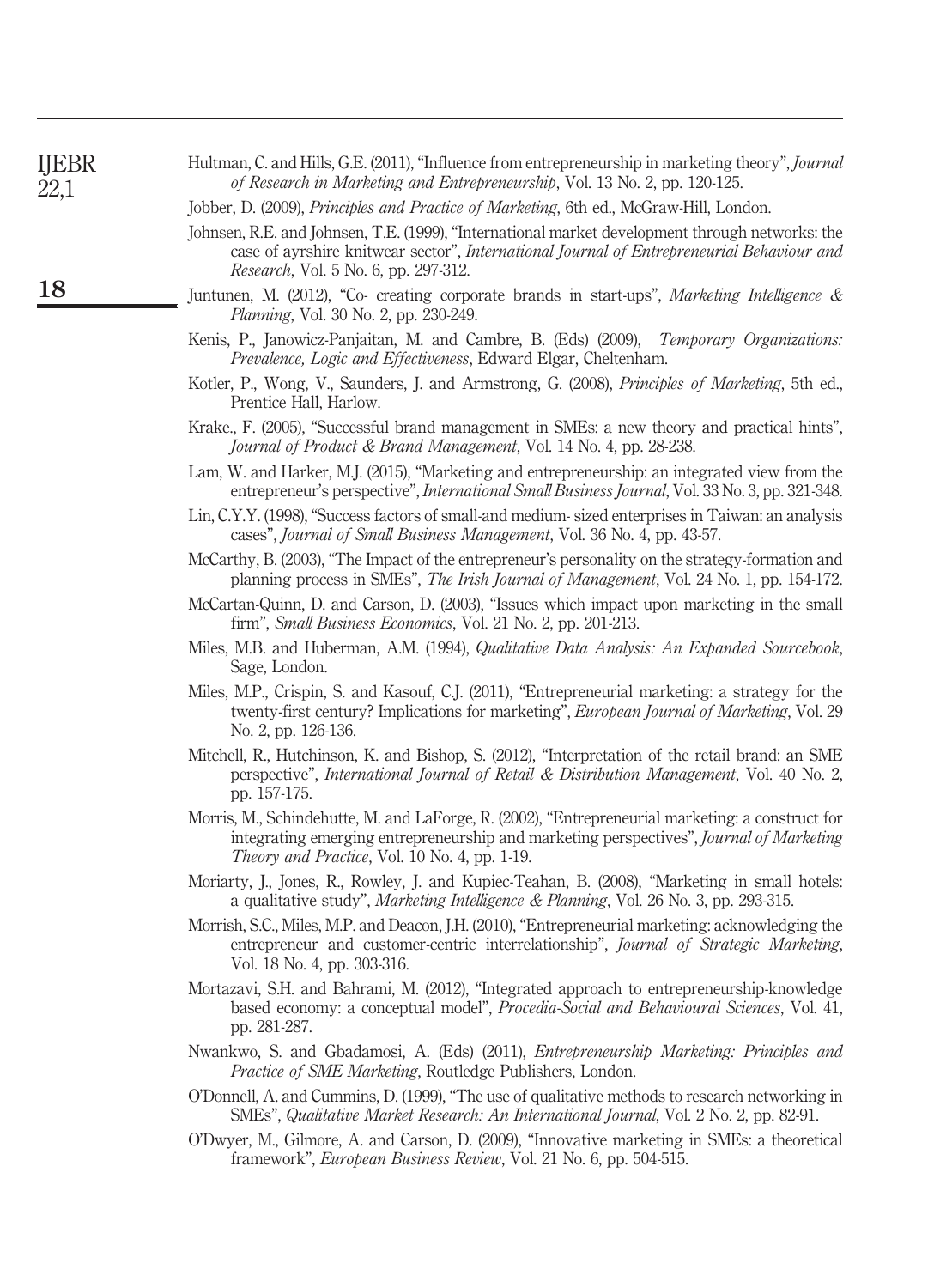- Ojasalo, J., Natti, S. and Olkkonen, R. (2008), "Brand building in software SME: an empirical study", Journal of Product and Brand Management, Vol. 17 No. 2, pp. 92-107.
- Omerzel, D.G. and Antončič, B. (2008), "Critical entrepreneur knowledge dimensions for the SME performance", Industrial Management & Data Systems, Vol. 108 No. 9, pp. 1182-1199.
- Peters, T. (2007), "The Brand called You", available at: www.fastcompany.com/magazine/10/ brandyou.html (accessed 6 April 2014).
- Ramoglou, S. (2011), "Who is the 'non-entrepreneur'? Taking the 'others' of entrepreneurship seriously", *International Small Business Journal*, Vol. 31 No. 4, pp. 432-453.
- Rampersad, H.K. (2008), "A new blueprint for powerful and authentic personal branding", Performance Improvement, Vol. 47 No. 6, pp. 34-37.
- Ramsey, E., Ibbotson, P., Bell, J. and Gray, B. (2003), "E-opportunities of service sector SMEs: an Irish cross-border study", Journal of Small Business and Enterprise Development, Vol. 10 No. 3, pp. 250-264.
- Reijonen, H. (2008), "Understanding the small business owner: what they really aim at and how this relates to firm performance. A case study in North Karelia, Eastern Finland", Management Research News, Vol. 31 No. 8, pp. 616-629.
- Reijonen, H. (2010), "Do all SMEs practice same kind of marketing?", *Journal of Small Business* and Enterprise Development, Vol. 17 No. 2, pp. 279-293.
- Schaupp, L.C. and Belanger, F. (2014), "The value of social media for small businesses", *Journal of* Information Systems, Vol. 28 No. 1, pp. 187-207.
- Shepherd, I.D.H. (2005), "From cattle to Coke to charlie: meeting the challenge of self marketing and personal branding", Journal of Marketing Management, Vol. 21 Nos 5-6, pp. 589-606.
- Simpson, M., Padmore, J., Taylor, N. and Frecknall-Hughes, J. (2006), "Marketing in small and medium sized enterprises", International Journal of Entrepreneurial Behaviour & Research, Vol. 12 No. 6, pp. 361-387.
- Simpson, M., Padmore, J. and Tuck, N. (2012), "Towards a new model of success and performance in SMEs", International Journal of Entrepreneurial Behaviour and Research, Vol. 18 No. 3, pp. 264-285.
- Stevenson, H.H. and Jarillo, J.C. (1990), "A paradigm of entrepreneurship: entrepreneurial management", Strategic Management Journal, Vol. 11, Summer Special Issue, pp. 17-27.
- Stokes, D. (2000), "Putting entrepreneurship into marketing: the processes of entrepreneurial marketing", Journal of Research in Marketing and Entrepreneurship, Vol. 2 No. 1, pp. 1-16.
- Stokes, D. and Nelson, C.H. (2013), "Word of mouth to word of mouse: social media and the entrepreneur", in Sethna, Z., Jones, R. and Harrigan, P. (Eds), *Entrepreneurial Marketing*, Global Perspectives. Emerald, Bingley, pp. 243-258.
- Stokes, D. and Wilson, N.C. (2010), "Entrepreneurship and marketing education: time for the road less travelled?", International Journal of Entrepreneurship and Innovation Management, Vol. 11 No. 1, pp. 95-108.
- Sweeney, G. (1996), "Learning efficiency, technological change and economic progress", International Journal of Technology Management, Vol. 11 Nos 1-2, pp. 5-27.
- Thomas, L.C., Painbéni, S. and Barton, H. (2013), "Entrepreneurial marketing within the french wine industry", *International Journal of Entrepreneurial Behaviour and Research*, Vol. 19 No. 2, pp. 238-260.
- Thorpe, R., Holt, R., Clarke, J. and Gold, J. (2006), "Immaturity. the constraining of entrepreneurship", *International Small Business Journal*, Vol. 24 No. 3, pp. 232-252.

Marketing in SMEs